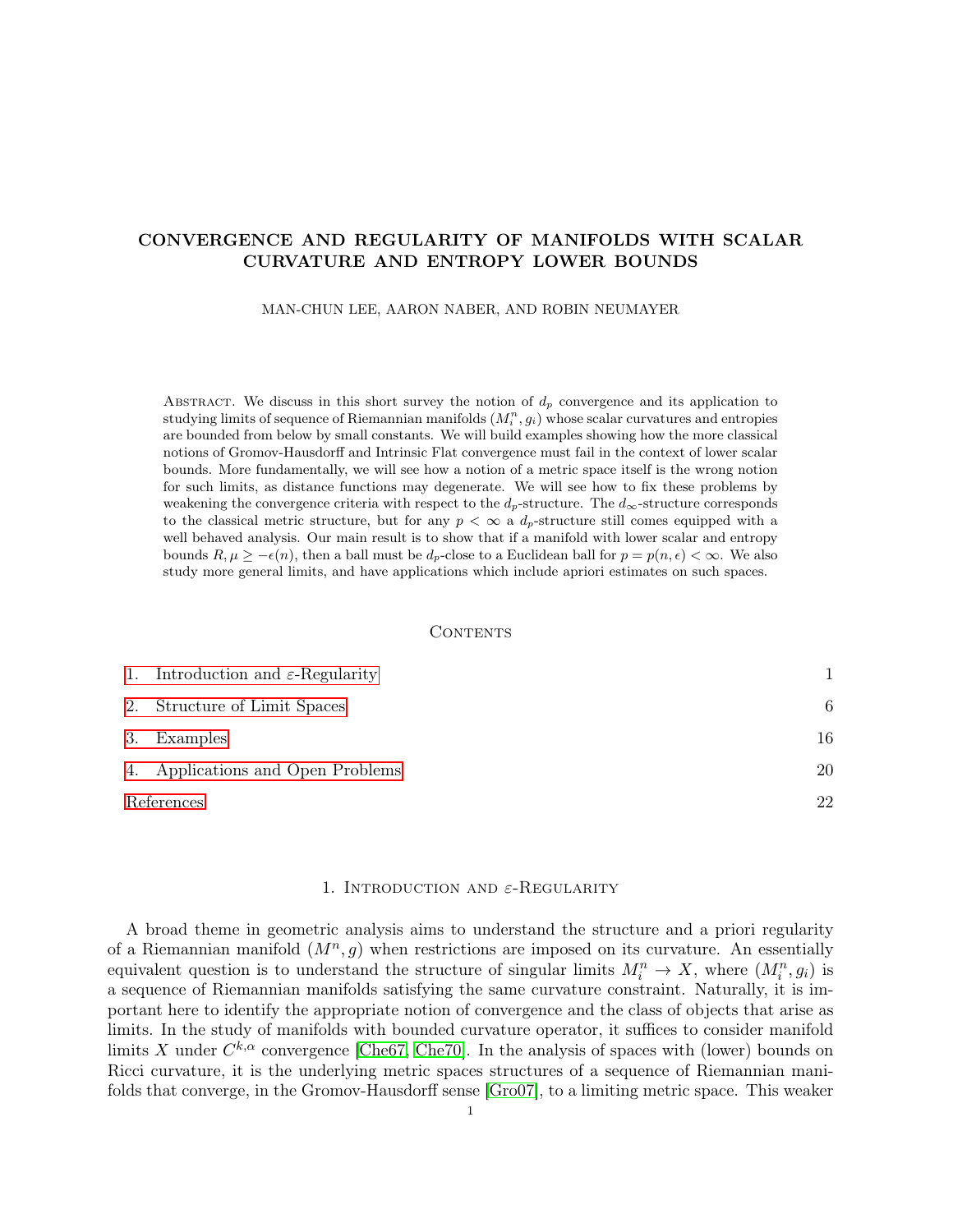convergence allows for the necessary formation of singularities in possible limit spaces. In this setting, it is essential to distinguish between *collapsed* and *noncollapsed* limits, where noncollapsing of the sequence  $M_i^n$  can be understood as the existence of a uniform lower bound on the volumes of balls. The starting point for the regularity theory for spaces with bounds on Ricci curvature is an  $\epsilon$ -regularity theorem. This says that if the volume of a unit ball is close to that of the Euclidean ball, then that ball must be close both topologically and geometrically to a Euclidean ball.

When one only assumes bounds on the scalar curvature of a Riemannian manifold, the structure and a priori regularity are significantly less well understood. Here, we survey results from our recent paper [\[LNN\]](#page-21-4) concerning Riemannian manifolds and their sequential limits under lower bounds on scalar curvature. The correct replacement for *noncollapsing* in this context is a lower bound on the entropy  $\mu$  of the manifold, introduced below. In [\[LNN\]](#page-21-4), we formulate and prove a corresponding  $\epsilon$ -regularity in this context: a statement which should say that if the scalar and entropy lower bounds are nearly-Euclidean, then a ball should be close to a Euclidean ball.

When studying spaces with lower bounds on scalar curvature, it is already understood from [\[Sor17\]](#page-21-5) that the notion of Gromov-Hausdorff closeness cannot be the correct one. The examples in [\[Sor17\]](#page-21-5) mimic those from minimal surface theory, and show that small volume tentacles may appear when only a lower scalar curvature bound is assumed. One possible fix for issues like this is the Intrinsic Flat distance [\[SW11\]](#page-21-6). In fact, the problem is actually much worse. We will build examples in Section [3](#page-15-0) demonstrating that even under small lower bounds on scalar curvature and entropy—where the metric is expected to be close, when understood in the correct sense, to the Euclidean metric—the Gromov-Hausdorff and Intrinsic Flat limits may be completely wild, with jumps in topology, dimension, and the formation of Finsler or worse types of geometries.

Fundamentally, these examples show that lower scalar curvature and entropy bounds simply do not control the behavior of distance functions. Consequently, one cannot expect to prove an  $\varepsilon$ regularity theorem or develop a study of limit spaces with respect to any notion of convergence that is based on the distance function. From the correct perspective, this is not entirely surprising; the distance function is closely related to the  $W^{1,\infty}$  behavior of functions, and it may simply be too much to ask that this remains uniformly controlled in such a sequence. Indeed, it is now well understood from the study of RCD spaces [\[AGS13,](#page-21-7) [BE84,](#page-21-8) [Stu05,](#page-21-9) [LV09\]](#page-21-10) that (said correctly)  $W^{1,\infty}$ -control on the analysis is essentially equivalent to lower bounds on Ricci curvature. So, one might expect distance functions to break down in the context of only scalar curvature bounds.

In order to solve this problem, we introduce a new notion of convergence,  $d_p$  convergence. Instead of considering the convergence of the underlying (geodesic) metric space structures of a sequence of Riemannian manifolds, the notion of  $d_p$  convergence is a based on the convergence of another natural family of distance functions  $d_p$  that take the place of the geodesic distance. The effect of this will be to take the required  $W^{1,\infty}$ -control needed for convergence of distance functions, and reduce it to a required  $W^{1,p}$ -control for this weaker notion of convergence.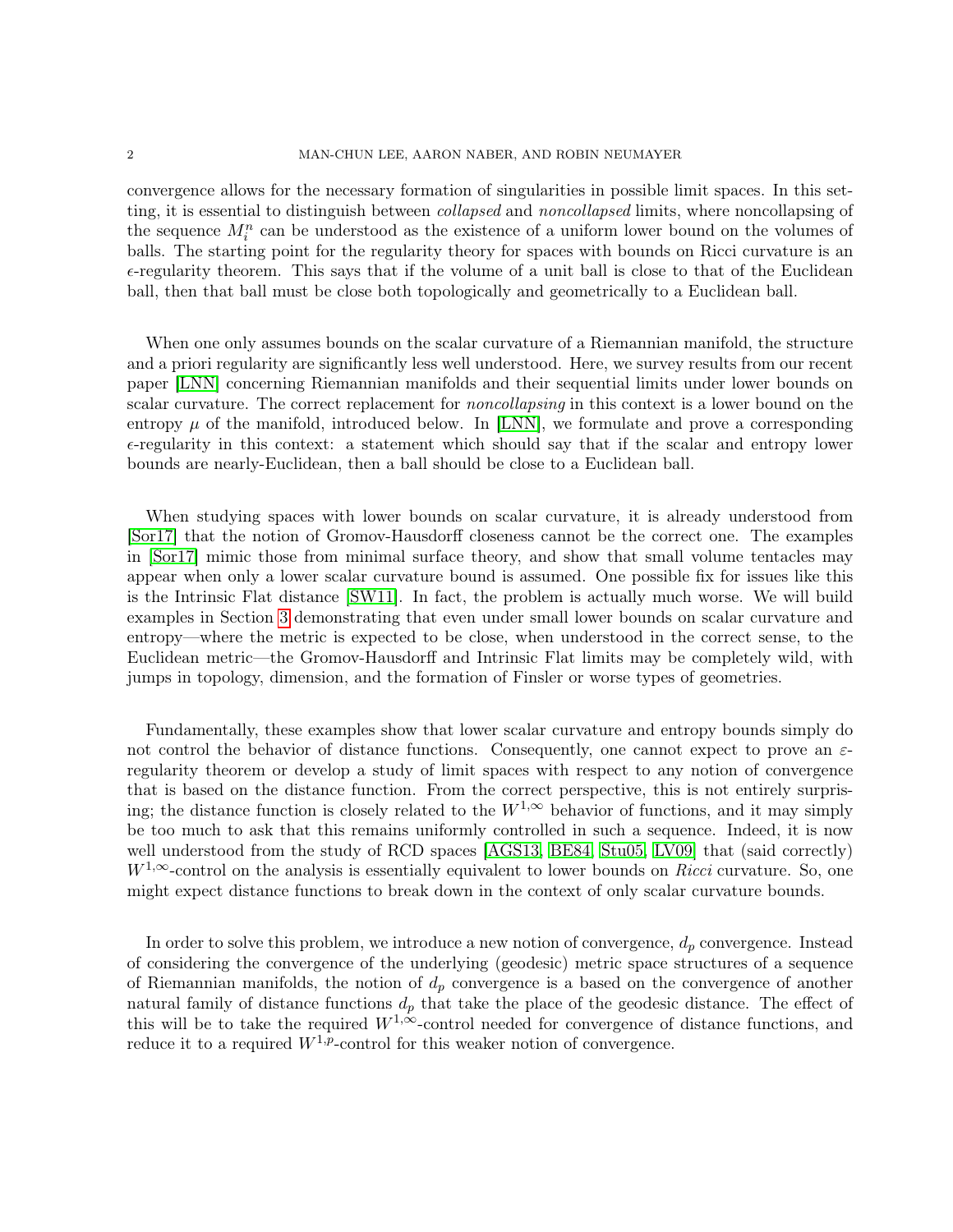Heuristically, we can think of the difference between the geodesic distance and the  $d_p$  distance in analogy to the difference between the  $L^{\infty}$  norm and  $L^{p}$  norm of a function. For example, consider a sequence of smooth functions  $f_k : \mathbb{R}^2 \to \mathbb{R}$  that converge pointwise to the characteristic function of the line  $\ell = \{(x, y) : x = 0\}$ . Such a sequence will not have an  $L^{\infty}$  limit, but can be constructed to converge to zero in  $L_{loc}^p$ , smearing out this lower dimensional set on which the pointwise limit is equal to 1. Similarly, for a sequence of metrics on  $\mathbb{R}^2$  that converge to the Euclidean metric away from  $\ell$  but become increasingly degenerate along  $\ell$ , the geodesic distance will also degenerate along  $\ell$ . We introduce  $d_p$  as a notion of distance so that this singularity is "smeared out" near  $\ell$ , in analogy to  $L^p$  convergence of functions.

Let us begin with a definition of the  $d_p$  distance functions. Recall that the classical distance on a Riemannian manifold can be equivalently defined by  $d(x, y) = \sup\{|f(x) - f(y)| : ||\nabla f||_{L^{\infty}} \leq 1\};$ this supremum is always achieved by the distance function itself.

**Definition 1.1** ( $d_p$  distance on manifolds). Given a Riemannian manifold  $(M^n, g)$  and a real number  $p \in (n, \infty]$ , we define the  $d_{p,q}$  distance between any  $x, y \in M$  by

$$
d_{p,g}(x,y) = d_p(x,y) = \sup \left\{ |f(x) - f(y)| \ : \ \int_M |\nabla f|^p \, d\text{vol}_g \le 1 \right\}.
$$
 (1.1)

We let  $\mathcal{B}_{p,q}(x,r) = \{y \in M : d_p(x,y) < r\}$  denote the ball of radius r with respect to  $d_p$ .

On any Riemannian manifold,  $d_p$  defines a distance function, and so  $(M, d_p)$  is a metric space. The  $d_p$  metric space structure of a Riemannian manifold determines its entire geometry in the sense two Riemannian manifolds which are  $d_p$ -isometric must in fact be isometric as Riemannian manifolds. This is analogous to the Myers-Steenrod Theorem for the geodesic metric space structure. The  $d_p$ distance understands and controls the behavior of the Sobolev space  $W^{1,p}$ , with  $d_{\infty} = d$  becoming the standard distance function.

While one could define  $d_p$  for any  $p \geq 1$ , we restrict our attention to  $p > n$  since  $d_p(x, y) = +\infty$ for all  $x \neq y$  and  $p \leq n$  on any smooth Riemannian manifold. One may analogously define the  $d_p$  distance on more general spaces than smooth Riemannian manifolds, as all that is needed is a space equipped with a notion of  $W^{1,p}$  Sobolev space. For instance, the  $d_p$  distance can be defined on a metric measure space  $(X, d, m)$ . However, what is important to note in our context is that  $d_p$ does not need an underlying metric structure in order to be defined. A rectifiable structure, which gives the ability to differentiate functions and integrate them, will be sufficient. In particular, the functions  $d_p$  are well-defined on rectifiable Riemannian spaces  $(X, g)$ , which are introduced in Definition [2.2,](#page-6-0) but roughly are topological measure spaces with a compatible rectifiable structure and Riemannian metric on the rectifiable charts.

Let us discuss some examples and basic properties of the  $d_p$  distance. To begin with, we study the behavior of the  $d_p$  distance on Euclidean space.

**Example 1.2** (The  $d_p$  distance on Euclidean space). On Euclidean space, for  $p > n$  we directly compute that  $d_p(x, y) = S|x - y|^{1 - n/p}$ , where  $S = S_{n,p}$  is a normalizing constant with  $S_{n,p} \to 1$  as  $p \to \infty$ . Correspondingly,  $\mathcal{B}_{p,g_{euc}}(0, S r^{1-n/p}) = B(0, r)$  for any  $r > 0$ .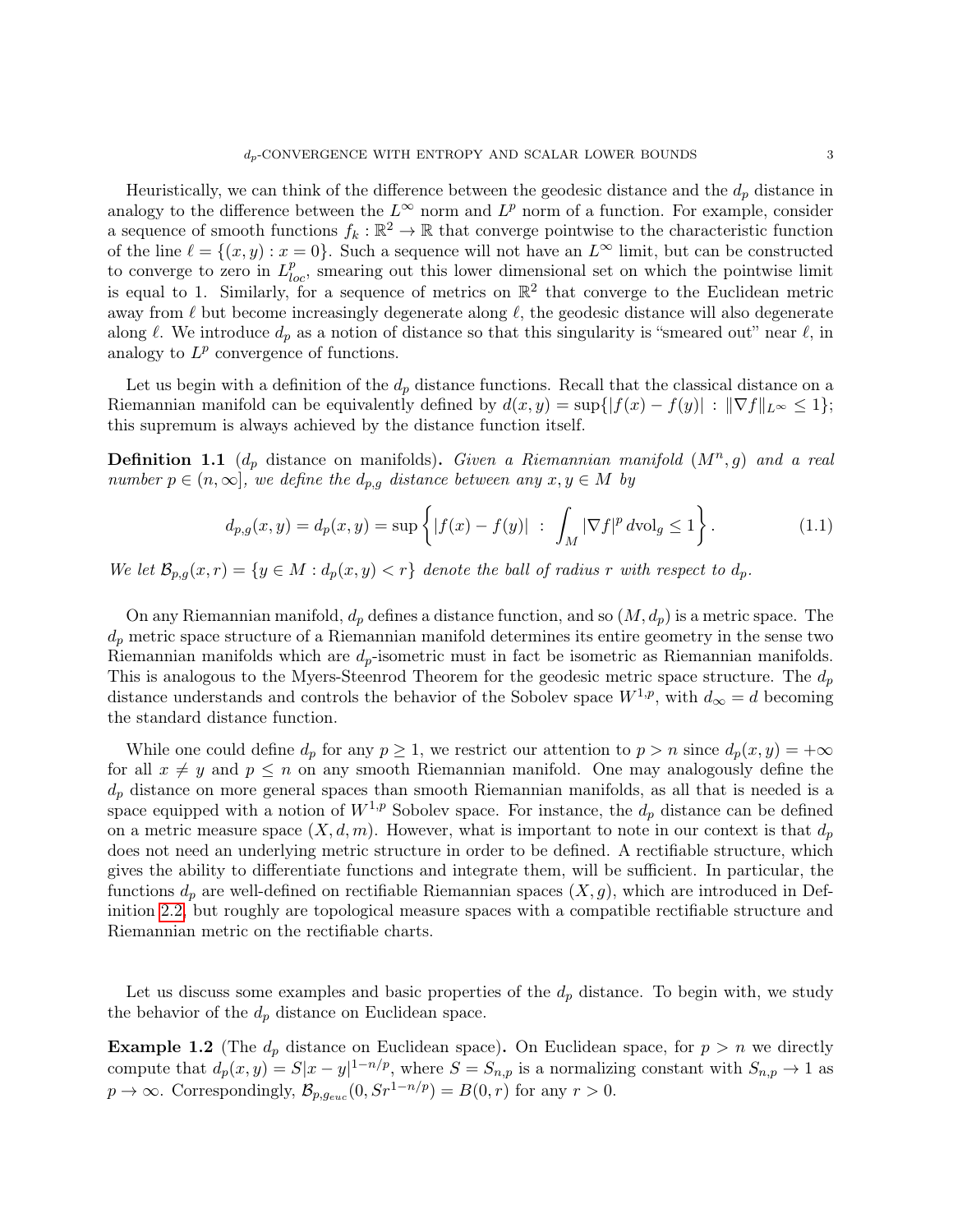Another interesting example is the  $d_p$  distance on hyperbolic space, which highlights some important distinctions from the geodesic distance.

<span id="page-3-1"></span>**Example 1.3** (The  $d_p$  distance on hyperbolic space). Given  $n \geq 2$  and  $n < p < \infty$ , hyperbolic space  $(\mathbb{H}^n, g_{hyp})$  has finite bounded diameter with respect to  $d_p$ . Indeed, the Morrey-Sobolev inequality on hyperbolic space (see [\[Ngu18,](#page-21-11) [MT98\]](#page-21-12)), there exists  $C = C(n, p) > 0$  such that  $|f(x)-f(y)|\leq C\|\nabla f\|_{L^p(\mathbb{H}^n)}$  for all  $f\in W^{1,p}(\mathbb{H}^n)$  and for all  $x,y\in \mathbb{H}^n$  Consequently,  $d_p(x,y)\leq C$ for all  $x, y \in \mathbb{H}^n$ .

In the next example, we consider a space that is not a smooth Riemannian manifold, since the Riemannian metric is degenerate. However, one can easily smooth out this example to obtain the featured behavior asymptotically for a sequence of smooth Riemannian manifolds approximating it. The key feature of this example is its illustration of the role of the parameter  $p$  and its relationship to the order of singularity of a metric. While  $d_p$  defines a distance metric on any smooth Riemannian manifold  $(M, g)$ , it may only define a pseudometric if the metric g is degenerate—depending on the relationship between the value of  $p$  and the order of degeneracy. In the following example, for  $p$ large, the  $d_p$  distance (as well as the geodesic distance) will reflect the degeneracy of the metric, while for  $p > n$  small enough, the degeneracy will be "smeared out" by the  $d_p$  distance.

<span id="page-3-0"></span>**Example 1.4.** Fix  $\alpha > 0$  and consider  $(\mathbb{R}^2, g_{\alpha})$ , where  $g_{\alpha} = dx^2 + |x|^{2\alpha} dy^2$  is a degenerate Riemannian metric. Fix any  $x_0, y_0 \in \{(x, y) : x = 0\}$ . For any p large enough such that  $\alpha p \ge 1$ , one can show that  $d_{p,g_\alpha}(x_0,y_0)=0$ . In particular,  $d_{p,g_\alpha}$  is only a pseudometric on  $\mathbb{R}^2$  for such p. On the other hand, if  $\alpha p < 1$ , we can see that  $d_{p,g_\alpha}(x_0,y_0) > 0$  by plugging in a test function that agrees with  $f(x, y) = y$  nearby these two points. For this range of p, the  $d_{p,q_\alpha}$  defines a metric on  $\mathbb{R}^2$  and does not see the degeneracy of  $g_{\alpha}$ 

Let us now move toward the statement of our  $\varepsilon$  regularity theorem. We begin by defining the noncollapsing condition. The Perelman  $W$ -functional, introduced in  $[Per02]$ , is defined for a function  $f \in C^{\infty}(M)$  and real number  $\tau > 0$  by

$$
\mathcal{W}(g, f, \tau) = \frac{1}{(4\pi\tau)^{n/2}} \int_M \left\{ \tau(|\nabla f|^2 + R) + f - n \right\} e^{-f} d\text{vol}_g.
$$
 (1.2)

The Perelman entropy  $\mu(g, \tau)$ , which can be viewed as the optimal constant in a log-Sobolev inequality at scale  $\tau^{1/2}$ , is given by

$$
\mu(g,\tau) = \inf \left\{ \mathcal{W}(g,f,\tau) : \frac{1}{(4\pi\tau)^{n/2}} \int_M e^{-f} d\text{vol}_g = 1, e^{-f/2} \in W^{1,2}(M) \right\}.
$$
 (1.3)

Finally, Perelman's  $\nu$ -functional is given by

$$
\nu(g,\tau) = \inf \{ \mu(g,\tau') : \tau' \in (0,\tau) \},
$$

and just guarantees that we are measuring the entropy at all scales below some point. The Perelman entropy on Euclidean space is equal to zero for any  $\tau > 0$ , a fact that is equivalent to the Euclidean log-Sobolev inequality. The Perelman entropy  $\mu(g, \tau)$  of a complete Riemannian manifold  $(M, g)$ with bounded curvature is nonpositive for all  $\tau > 0$ . Moreover, if the entropy is equal to zero for some  $\tau > 0$ , then  $(M, g)$  is isometric to Euclidean space.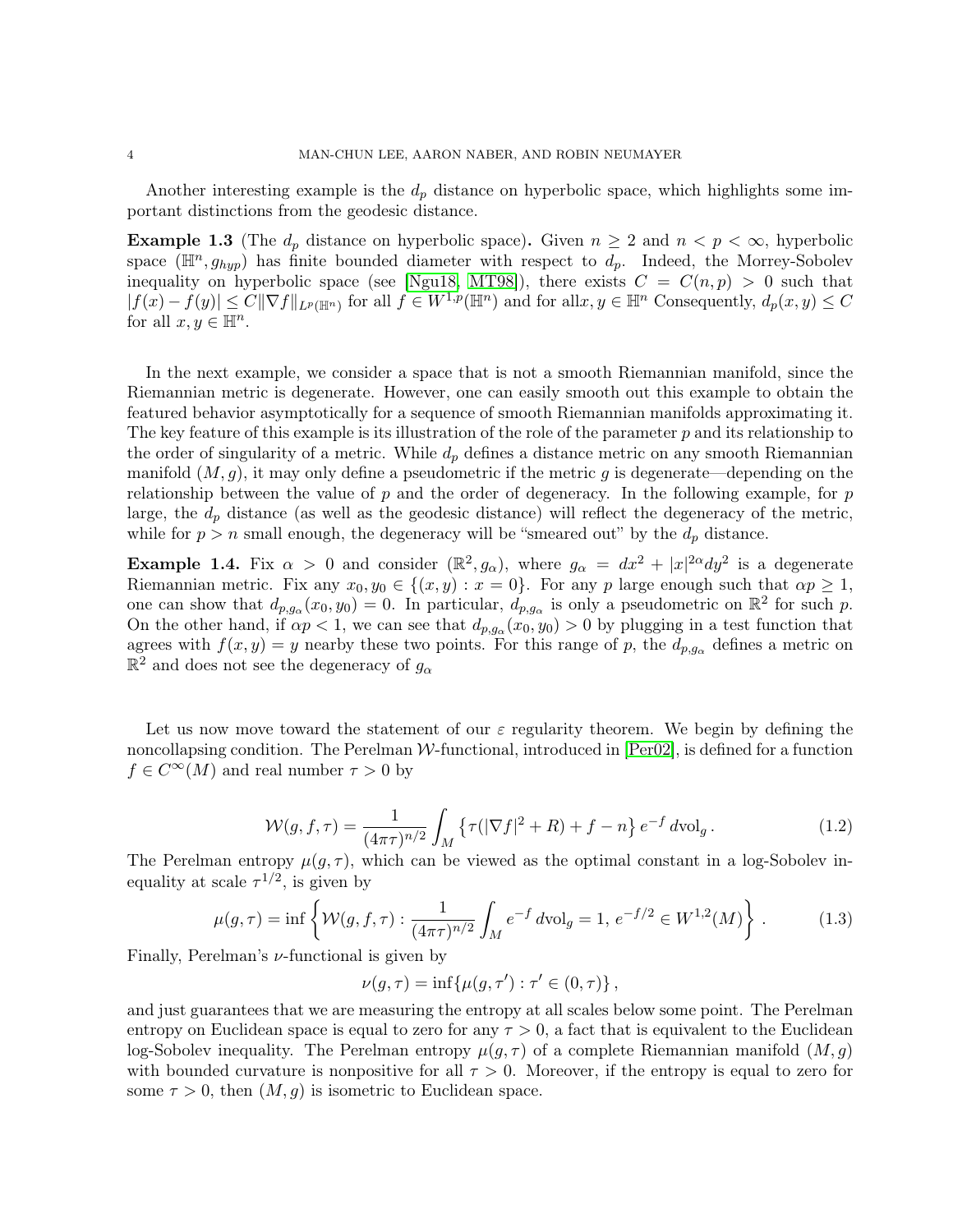In the context of Riemannian manifolds with lower bounds on scalar curvature, the appropriate noncollapsing assumption is that  $\nu(q, 1) \geq -\delta$ , that is, that the Perelman entropy is close to that of Euclidean space on all scales up to 1. In connection to the volume noncollapsing typically assumed in the context of Ricci curvature lower bounds, it is not hard to show that for a Riemannian manifold with bounded curvature, the assumptions  $\nu(g, 1) \geq -\delta$  and  $R_g \geq -\delta$  imply that all balls below scale one satisfy the almost-Euclidean volume lower bound  $\text{vol}_g(B_g(x,r)) \geq (1-\varepsilon)\omega_n r^n$ .

The following  $\varepsilon$  regularity theorem is one of the main results of [\[LNN\]](#page-21-4). This theorem shows that if a Riemannian manifold has almost Euclidean lower bound on scalar curvature and entropy, then a p-ball is close to a p-ball in Euclidean space in the measured Gromov-Hausdorff sense of their  $d_p$ metric spaces.

<span id="page-4-0"></span>**Theorem 1.5** ( $\epsilon$ -Regularity Theorem). Let  $(M^n, g)$  be a complete Riemannian manifold with bounded curvature and fix  $\varepsilon > 0$  and  $p \ge n + 1$ . There exists  $\delta = \delta(n, \varepsilon, p)$  such that if

<span id="page-4-1"></span>
$$
R \ge -\delta, \qquad \nu(g, 2) \ge -\delta \,, \tag{1.4}
$$

then for all  $x \in M$ , we have

$$
d_{GH}((\mathcal{B}_{p,g}(x,1), d_{p,g}), (\mathcal{B}_{p,g_{euc}}(0,1), d_{p,g_{euc}})) \le \varepsilon
$$
\n(1.5)

and for any  $0 < r \leq 1$ 

$$
(1 - \varepsilon)|\mathcal{B}_{p,g_{euc}}(0,r)| \le \text{vol}_g(\mathcal{B}_{p,g}(x_0,r)) \le (1 + \varepsilon)|\mathcal{B}_{p,g_{euc}}(0,r)|. \tag{1.6}
$$

Here  $|\cdot|$  denotes the Euclidean volume. In particular, the measure dvolg on the metric measure space  $(M, d_{p,q}, dvol_q)$  is a doubling measure for all scales  $r \leq 1$ .

**Remark 1.6.** The assumption of (nonuniformly) bounded curvature is simply to control degeneration at infinity of  $M$ , a local version of these statements would drop this condition.

**Remark 1.7** ( $L^1$  Sobolev constant). We may replace the entropy lower bound in Theorems [1.5](#page-4-0) by a rigid bound on the L<sup>1</sup>-Sobolev constant. Namely, we may replace the assumption  $\nu(g, 2) \geq -\delta$  in [\(1.4\)](#page-4-1) with the assumption that for all compactly supported  $f : B<sub>g</sub>(x, 1) \to \mathbb{R}$  with  $x \in M$  we have

$$
\left(\int_M |f|^{\frac{n}{n-1}}\right)^{\frac{n-1}{n}} \le (1+\delta)c_n \int_M |\nabla f|,\tag{1.7}
$$

where  $c_n$  is the sharp Sobolev constant on Euclidean space. However, we avoid focusing on this because, as we will see, metric balls are badly behaved objects, and thus any condition which used a metric ball may be more restrictive than it appears. The  $\mu$ -entropy intrinsically understands the correct  $d_p$  distance, and thus  $\mu(g, 1)$  becomes a condition on the unit  $d_p$ -scale, as opposed to the  $d = d_{\infty}$  scale.

**Remark 1.8** (Scaling). For any Riemannian manifold  $(M, g)$ , the rescaled metric  $\tilde{g} = r^{-2}g$  satisfies  $\mathcal{B}_{p,\tilde{g}}(x_0,\rho) = \mathcal{B}_{g,p}(x_0,\rho r^{1-n/p}),\ R_{\tilde{g}} = r^{-2}R_g,\ \nu(g,2r^2) = \nu(\tilde{g},2).$  If  $(M,g)$  is closed or is well behaved at infinity (see [\[Zha12\]](#page-22-0) for instance), then  $\lim_{\tau\to 0} \mu(g,\tau) = 0$ . In particular, for any such Riemannian manifold  $(M, g)$ , the hypotheses of Theorem [1.5](#page-4-0) hold at some scale.

The main tool used to establish the proof of Theorem [1.5](#page-4-0) is Theorem [1.9](#page-5-1) below. This theorem establishes, under the same hypotheses as Theorem [1.5,](#page-4-0) the existence of  $W^{1,p}$  charts on an  $\epsilon$ regularity ball. Moreover, it shows that the  $W^{1,p}$  norms of functions on this  $\epsilon$ -regularity ball can be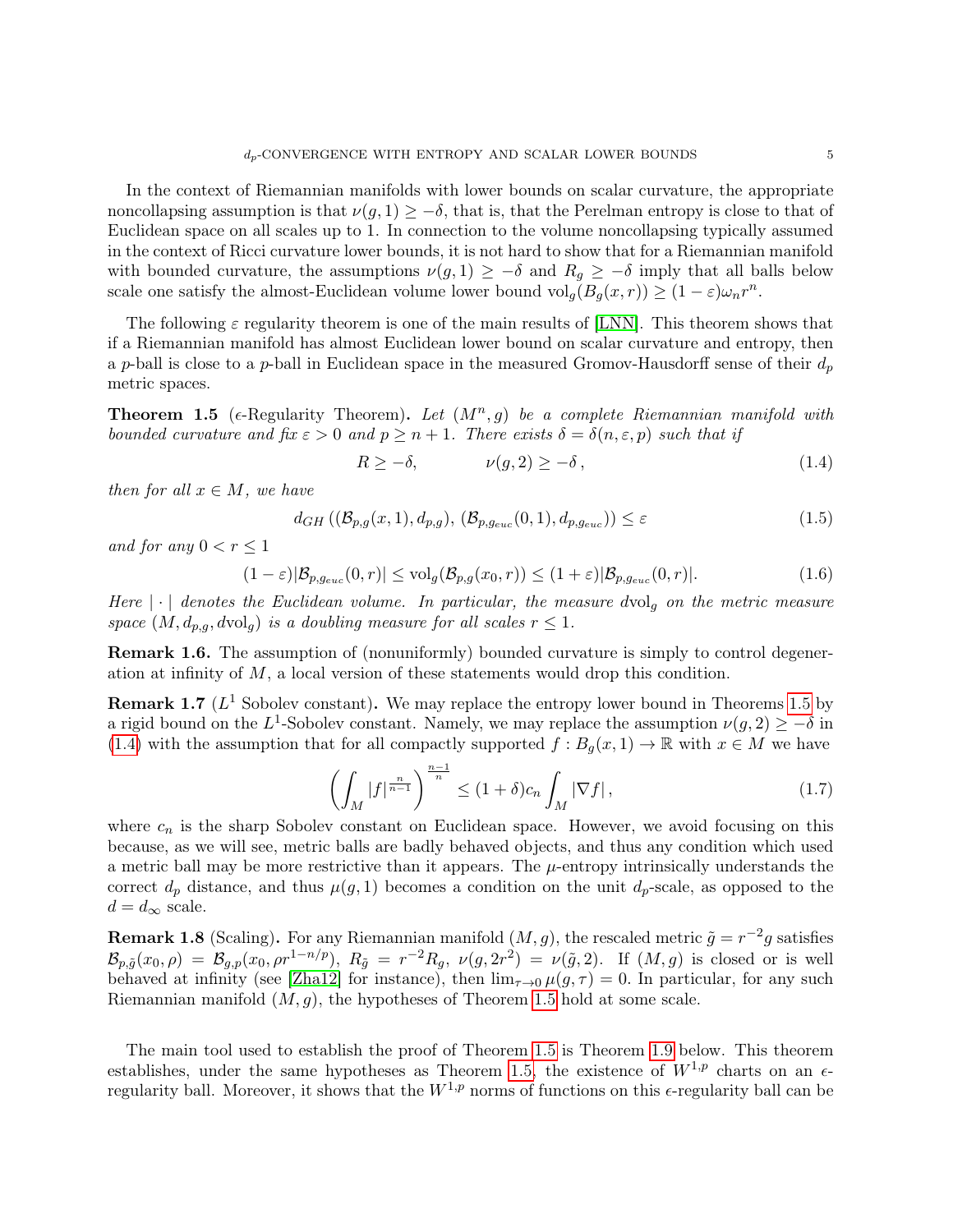controlled—not quite by the  $W^{1,p}$  norm of their pullback to Euclidean space, but by  $W^{1,q}$  norms for  $q$  close to  $p$ .

<span id="page-5-1"></span>**Theorem 1.9** ( $L^p$  estimates for the metric coefficients). Let  $(M^n, g)$  be a complete Riemannian manifold with bounded curvature. Fix,  $\varepsilon > 0$ ,  $\kappa > 1$  and  $p \in [\kappa, \infty)$ . There exists  $\delta = \delta(n, p, \kappa, \varepsilon) > 0$ such that if

<span id="page-5-2"></span>
$$
R \ge -\delta, \qquad \nu(g, 2) \ge -\delta \,, \tag{1.8}
$$

then for any  $x \in M$  there exist an open set  $\Omega \subset M$  containing x and a smooth diffeomorphism  $\psi : \Omega \to B(0,1) \subset \mathbb{R}^n$  with  $\psi(x) = 0$  satisfying

$$
\int_{B(0,1)} |(\psi^{-1})^* g - g_{euc}|^p dy \le \varepsilon, \qquad \int_{\Omega} |\psi^* g_{euc} - g|^p dvol_g \le \varepsilon.
$$
\n(1.9)

Furthermore, for any  $f \in W^{1,p}(B(0,1))$ , we have

$$
(1 - \varepsilon) \|\psi^* f\|_{L^{p/\kappa}(\Omega)} \le \|f\|_{L^p(B(0, 1))} \le (1 + \varepsilon) \|\psi^* f\|_{L^{\kappa p}(\Omega)},\tag{1.10}
$$

$$
(1 - \varepsilon) \|\nabla \psi^* f\|_{L^{p/\kappa}(\Omega)} \le \|\nabla f\|_{L^p(B(0,1))} \le (1 + \varepsilon) \|\nabla \psi^* f\|_{L^{\kappa p}(\Omega)}.
$$
\n(1.11)

The notation  $f_{\Omega} u dvol_g$  is used to denote  $vol_g(\Omega)^{-1} \int_{\Omega} u dvol_g$ . In [\(1.9\)](#page-5-2), the notation |·| indicates the tensor norm with respect to  $g_{euc}$  and g respectively.

#### 2. Structure of Limit Spaces

<span id="page-5-0"></span>Thus far, we have only discussed the  $d_p$  distance on smooth Riemannian manifolds and convergence in the  $d_p$  sense to p-balls in Euclidean space. More generally, *rectifiable Riemannian spaces* are the objects that arise naturally as limits in the  $d_p$  sense of Riemannian manifolds with uniform lower bounds on scalar curvature and entropy. Rectifiable Riemannian spaces are introduced precisely in Section [2.1](#page-6-1) below.

Heuristically speaking, a rectifiable Riemannian space  $(X, g)$  is a topological space X with a rectifiable structure, defined via an atlas of charts, and a possibly degenerate metric  $q$ , also defined via charts. A rectifiable Riemannian space may not have a meaningfully defined distance function or metric space structure. Nonetheless, these spaces have sufficient structure to make sense of  $W^{1,p}$  Sobolev spaces. We will see in Section [2.2](#page-8-0) that the classical approach (see [\[Haj03\]](#page-21-14)) to defining Sobolev spaces on a metric measure space can be modified to the setting of a rectifiable Riemannian space, despite the lack of metric space structure. In particular, the  $d_p$  distance can be defined on a rectifiable Riemannian space.

Generally speaking, rectifiable Riemannian spaces and their Sobolev spaces may be rather poorly behaved. Those rectifiable Riemannian spaces arising as  $d_p$  limits of spaces with lower bounds on entropy and scalar curvature, however, have quite a bit more structure— in Section [2.4](#page-15-1) we will see that the underlying topological space is a smooth manifold and the Sobolev spaces are "big" and "well behaved" in a sense to be made precise later.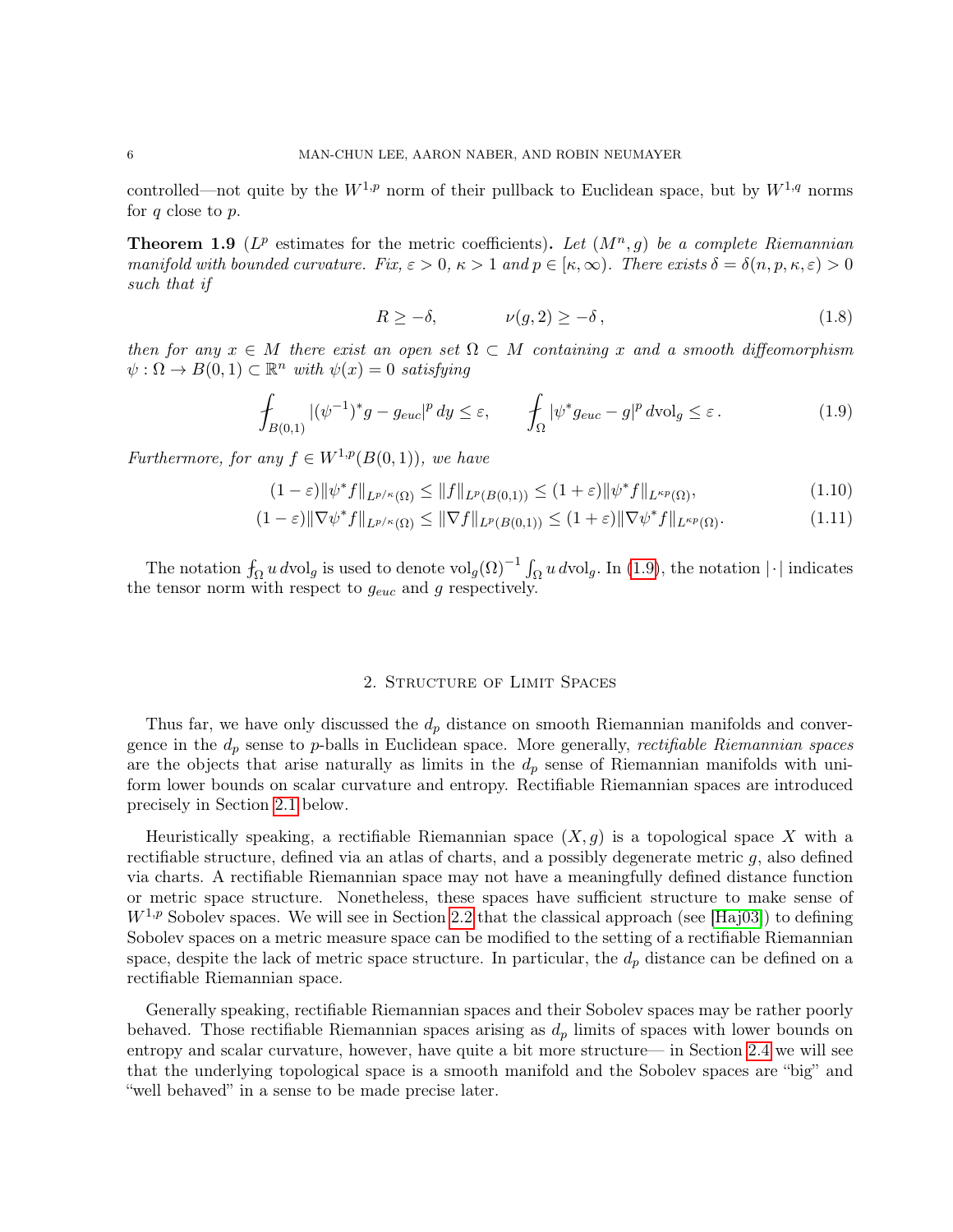<span id="page-6-1"></span>2.1. Rectifiable Riemannian spaces. Let us rigorously define a rectifiable Riemannian space. Let X be a Hausdorff topological space equipped with a measure m on X. We will refer to  $(X, m)$  as a topological measure space. As the name suggests, a rectifiable Riemannian space is a topological measure space equipped with a *rectifiable structure* and a *Riemannian structure* that is compatible with the measure and the rectifiable structure.

We first address the notion of rectifiability of topological measure space. A topological measure space is not equipped with a distance function, and thus one cannot discuss Lipschitz charts. Instead, the appropriate notion of rectifiability is provided via an atlas of charts with bi-Lipschitz transition maps that cover  $X$  up to a set of m-measure zero.

**Definition 2.1** (Rectifiable atlas). Let  $(X, m)$  be a topological measure space, and consider a collection of charts  $\{(U_a,\phi_a)\}_{a\in\mathcal{I}}$ , where  $U_a\subseteq\mathbb{R}^n$ ,  $\phi_a:U_a\to X$  is one-to-one and continuous with continuous inverse on its image, and  $\mathcal I$  is a countable index set. For each  $a, b \in \mathcal I$ , let us denote  $U_{a,b} \equiv U_a \cap \phi_a^{-1}(\phi_b(U_b)) \subseteq \mathbb{R}^n$ . We say that  $\{(U_a, \phi_a)\}_{a \in \mathcal{I}}$  is a rectifiable atlas for  $(X, m)$  if:

- (1) For each  $a, b \in \mathcal{I}$  such that  $U_{a,b}$  is nonempty, every point in  $U_{a,b}$  has Lebesgue density one.
- (2) For each  $a, b \in \mathcal{I}$  such that  $U_{a,b}$  is nonempty, the transition map

$$
\phi_{ba} \equiv \phi_b^{-1} \circ \phi_a : U_{a,b} \to U_{b,a}
$$

is bi-Lipschitz.

- (3) We have  $m\left(X \setminus \bigcup_{a \in \mathcal{I}} \phi_a(U_a)\right) = 0.$
- (4) For each  $U_a$ , the measure  $(\phi_a^{-1})_*m$  is absolutely continuous with respect to the Lebesgue measure.

Now, if  $(X, m)$  is a topological measure space equipped with a rectifiable atlas  $\{(U_a, \phi_a)\}\)$ , we may define a Riemannian structure on X by defining a (possibly degenerate) Riemannian metric in the charts  $U_a$ . Naturally, we must ask that this metric is suitably compatible with the rectifiable atlas and the measure m. We call the resulting space a rectifiable Riemannian space.

<span id="page-6-0"></span>**Definition 2.2** (Rectifiable Riemannian space). Let  $(X, m)$  be a topological measure space. We say that  $(X, m)$  has a rectifiable Riemannian structure if there is a rectifiable atlas  $\{(U_a, \phi_a)\}_{a \in \mathcal{I}}$ on  $(X, m)$  and collection of matrix-valued functions  $g_a: U_a \to \mathbb{R}^{n \times n}$  satisfying

(1) For each  $x \in U_a$ ,  $g_a(x)$  a positive definite symmetric matrix such that

$$
\sup_{x \in U_a} \|g_a\| + \|g_a^{-1}\| \le C_a.
$$

and  $g_a$  is continuous on  $U_a$ .

(2) For each nonempty  $U_{ab}$ , we have  $g_b = \phi_{ba}^* g_a$ . √

(3) The measure  $\phi_a^*m$  on  $U_a$  is given by  $\phi_a^*m =$  $\overline{\det g_a} dx$ .

We say that  $\{g_a\}_{a\in\mathcal{I}}$  is the coordinate expression of a rectifiable Riemannian metric g on X and call  $(X, g)$  a rectifiable Riemannian space.

One can imagine a variety of ways in which a rectifiable Riemannian space can degenerate. We will first work our way through some basic examples which explore this. This will give some first intuition on what kind of structure is needed to avoid this. The Limit Structure Theorem [2.35](#page-15-2)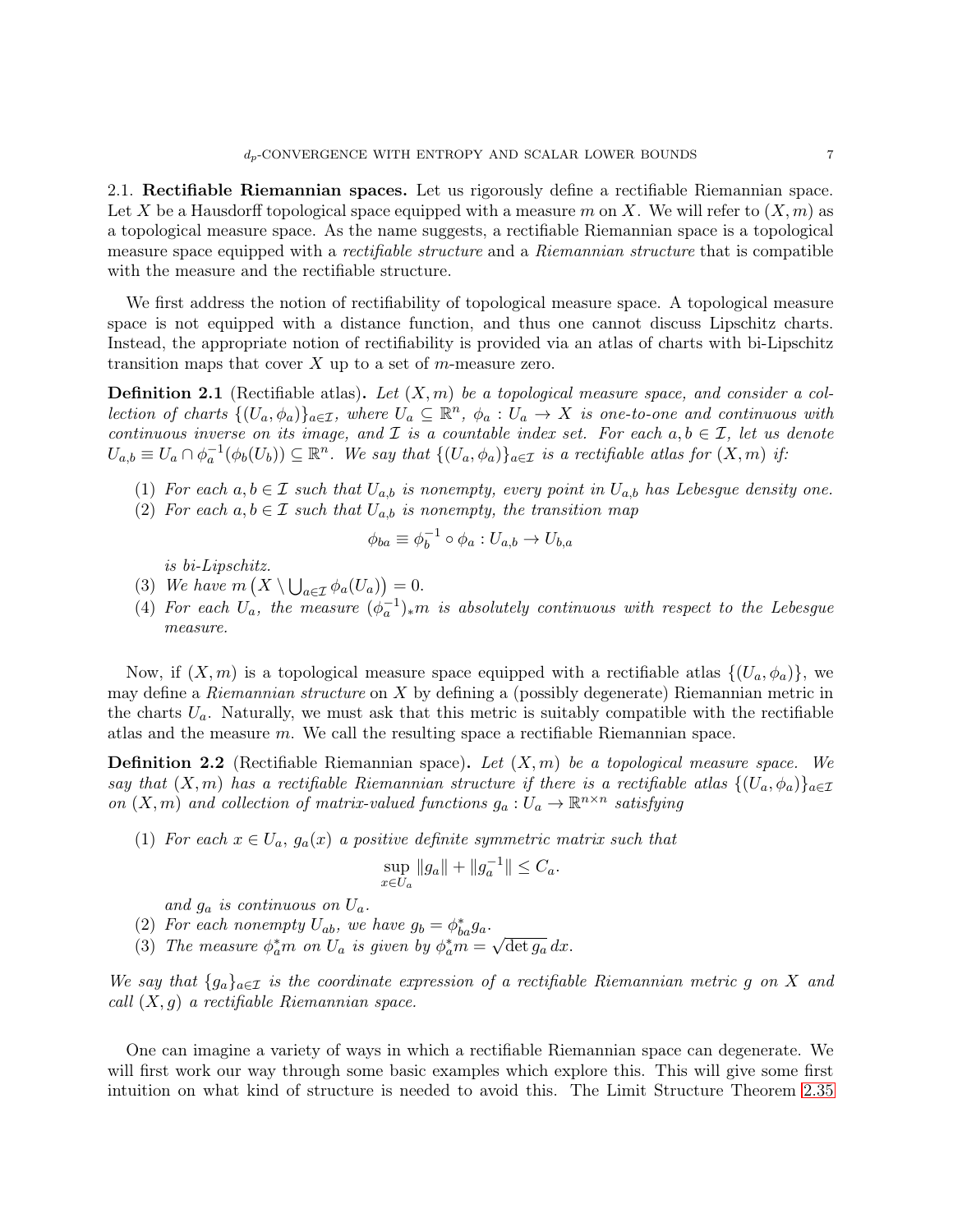will show that certain degeneracies highlighted in these examples cannot occur in a rectifiable Riemannian space arising as a limit of Riemannian manifolds with lower bounds on entropy and scalar curvature, while the examples of Section [3](#page-15-0) show that other types of degeneracies cannot be avoided.

<span id="page-7-0"></span>**Example 2.3.** Any smooth Riemannian manifold  $(M, g)$  is a rectifiable Riemannian space.

With regard to Example [2.3,](#page-7-0) observe that even for a smooth Riemannian manifold  $(M, g)$  a given rectifiable atlas may only cover  $M$  up to a set of measure zero:

<span id="page-7-4"></span>**Example 2.4.** Let  $X = \mathbb{R}^n$  with  $g_{euc}$  the Euclidean metric, and let  $m = dx$  be the Lebesgue measure. Consider the rectifiable atlas  $\{(U_1, \phi_1), (U_2, \phi_2)\}\$  where  $U_1 = \{(x_1, \ldots, x_n) : x_1 > 0\}\$ and  $U_2 = \{(x_1, \ldots, x_n) : x_1 < 0\}$  are complementary open half spaces and  $\phi_i$  is the identity chart restricted to  $U_i$  for  $i = 1, 2$ . Then  $(\mathbb{R}^n, g_{euc})$  is a rectifiable Riemannian space with respect to this rectifiable atlas.

<span id="page-7-1"></span>**Example 2.5.** Any stratified Riemannian manifold  $X$  is a rectifiable Riemannian space.

<span id="page-7-5"></span>**Example 2.6.** As a concrete case of Example [2.5,](#page-7-1) let  $X \subset \mathbb{R}^2$  be a countable union of lines  $\{\ell_i\}_{i\in\mathbb{N}}$  passing through the origin and let m be defined by  $m|_{\ell_i} = \mathcal{H}^1|_{\ell_i}$ . Define  $g|_{\ell_i} = g_{\mathbb{R}^2}|_{\ell_i}$  and let  $\{(\mathbb{R} \setminus \{0\}, \phi_i)\}_{i \in \mathbb{N}}$  be the rectifiable atlas with  $\phi_i : \mathbb{R} \setminus \{0\} \to \ell_i \setminus \{0\}$  defined via the obvious isometric embedding. Then  $(X, g)$  is a one dimensional rectifiable Riemannian space.

Due to the flexibility of the definition, the metric tensor of a rectifiable Riemannian space may be mildly singular. Let us consider some examples of this.

<span id="page-7-2"></span>**Example 2.7.** Let  $X = \mathbb{R}^n$  and consider the metric defined by  $g = \sum_{i=1}^n f_i(x)^2 (dx^i)^2$ , where each  $f_i$  is a smooth non-negative function on  $\mathbb{R}^n$  such that the set  $\Sigma = \bigcup_{i=1}^n \{x : f_i(x) = 0\}$  has Lebesgue measure zero. Let  $m = \sqrt{\det g} dx$  be the induced measure. Consider the the rectifiable atlas on the topological measure space  $(\mathbb{R}^n, m)$  given by  $\{(U_a, \phi_a)\}_{a \in \mathbb{N}}$  where  $U_a = \cap_{i=1}^n \{x \in \mathbb{R}^n : a^{-1} \le f_i \le a\}$ and  $\phi_a$  is the identity chart on  $\mathbb{R}^n$  restricted to  $U_a$ . Then, with respect to this rectifiable atlas,  $(\mathbb{R}^n, g)$  is a rectifiable Riemannian space.

An important feature of Example [2.7](#page-7-2) is that, while the geodesic distance gives rise to a metric space structure  $(X, d)$ , the metric space may not even be topologically equivalent to  $\mathbb{R}^n$ . We see this more concretely in the following example.

<span id="page-7-3"></span>**Example 2.8.** Recall Example [1.4](#page-3-0) in the previous section, in which we fixed  $\alpha > 0$  and considered  $(\mathbb{R}^2, g)$ , where  $g = dx^2 + |x|^{2\alpha} dy^2$ . This is a special case of Example [2.7](#page-7-2) above and so in particular is a rectifiable Riemannian space. Let  $d_g$  denote the distance function with respect to  $g$ , i.e.  $d_g(x, y) = \inf_{\gamma} \int_0^1 |\dot{\gamma}(t)| dt$ , where the infimum is taken among all curves  $\gamma$  with  $\gamma(0) = x, \gamma(1) = y$ . Then, for any two points  $p_1, p_2 \in \ell$  where  $\ell = \{(x, y) : x = 0\}$ , we see that  $d_g(p_1, p_2) = 0$ . In particular, the metric space  $(\mathbb{R}^2, d_g)$  collapses  $\ell$  to a point and is not topologically equivalent to  $\mathbb{R}^2$ .

In Section [3,](#page-15-0) we construct rectifiable Riemannian metrics that are qualitatively similar to Example [2.8](#page-7-3) that arise as limits of smooth Riemannian manifolds with uniform lower bounds on scalar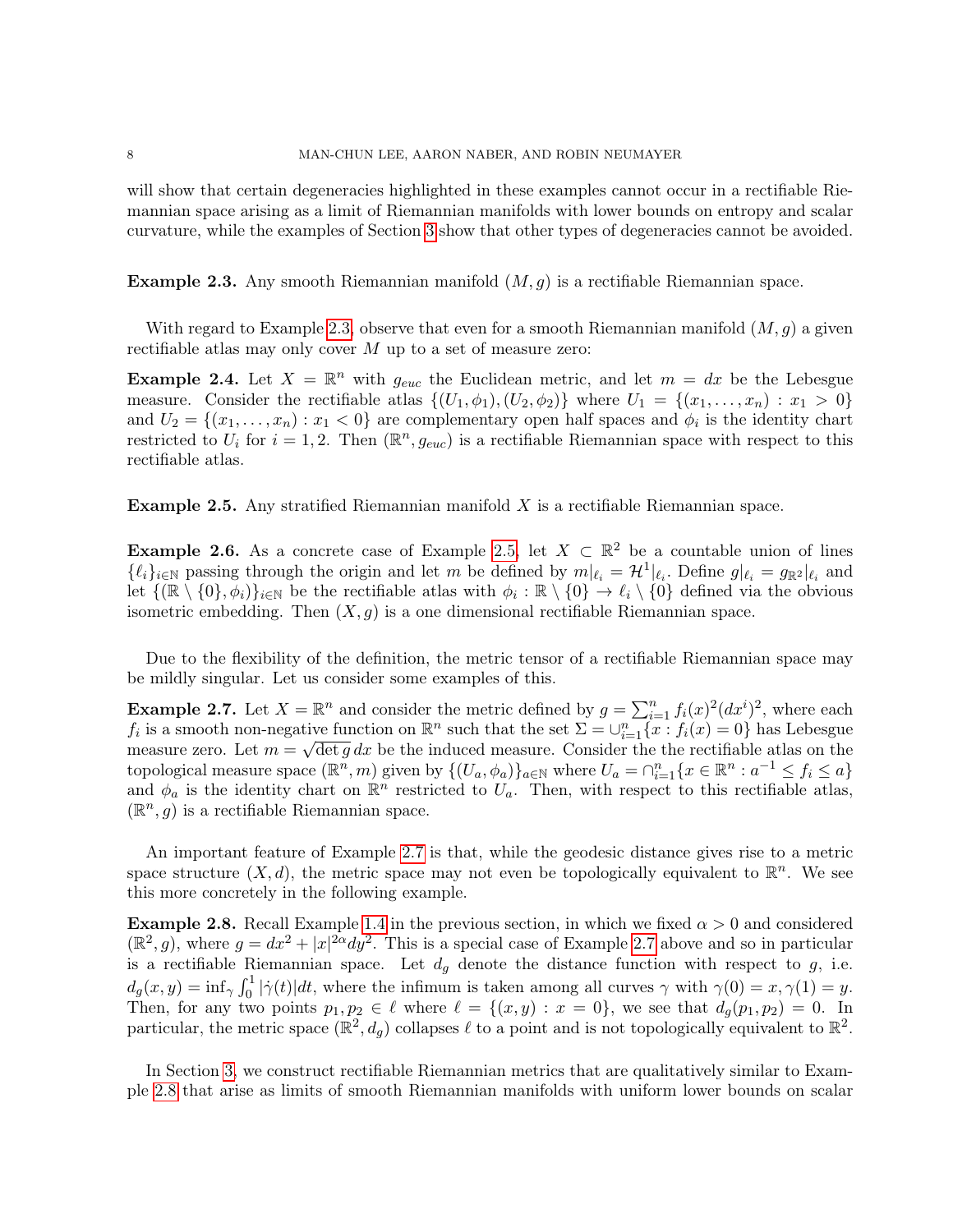curvature and entropy. These examples share the feature with Example [2.8](#page-7-3) that the distance function with respect to g give rise to a different topology than the underlying space. It will also be the case that the  $d_p$  distance gives rise to a different topology than the underlying space for  $p \gg 1$ . Importantly, for  $p \leq p_0(g)$ , the  $d_p$  distance will reflect the "smeared out" behavior the metric as discussed in the previous section and will generate the expected topology.

<span id="page-8-0"></span>2.2.  $W^{1,p}$  spaces and  $d_p$  distance on rectifiable Riemannian spaces. In order to do analysis on rectifiable Riemannian spaces, and in particular to understand  $d_p$  limits, we need to make sense of  $W^{1,p}$  functions in this context. This means being able to take gradients of functions and look at their norms. In particular, understanding  $W^{1,p}$  functions on a rectifiable Riemannian space provides a natural extension of this definition of  $d_p$  to these singular spaces.

Ideally, we would want to use the rectifiable charts in order understand  $W^{1,p}$  functions in coordinates. Realistically, one has to be quite careful about this. A function might be perfectly differentiable in every coordinate chart, but not really be a  $W^{1,p}$  function as its gradient may have a distributional component, as we see in the following example.

<span id="page-8-1"></span>**Example 2.9.** Consider  $(\mathbb{R}^n, g_{euc})$  with the rectifiable atlas  $\{(U_1, \phi_1), (U_2, \phi_2)\}\)$  comprising two open half spaces as in Example [2.4.](#page-7-4) The function  $f : \mathbb{R}^n \to \mathbb{R}$  defined by  $f(x) = 0$  if  $x_1 < 0$ and  $f(x) = 1$  if  $x_1 \geq 0$  clearly does not have gradient in  $L^p(\mathbb{R}^n)$ , since its distributional gradient is a singular measure supported on  $\{x_1 = 0\}$ . However, letting  $f_a = \phi_a^* f$  for  $a = 1, 2$ , we have  $g^{ij}\partial_i f_a \partial_j f_a \equiv 0$  for all  $x \in U_a$  for  $a = 1, 2$ .

To deal with this subtlety, we follow a classical approach from metric measure spaces (see for instance [\[Haj03,](#page-21-14) Sections 5-7]) to build the Sobolev space theory by considering the behavior of functions along curves. Roughly speaking, the approach in the metric measure space context goes as follows: (1) consider the collection of rectifiable curves on  $(X, m, d)$  and the notion of sets of rectifiable curves of p-measure zero; (2) define a p-weak upper gradient of a function u by way of the fundamental theorem of calculus on p-a.e. curve; (3) understand  $W^{1,p}$  Sobolev spaces on  $(X, m, d)$ as the collection of  $L^p$  functions with p-weak upper gradient in  $L^p$ .

On the surface, this approach appears to fundamentally rely on the metric space structure of  $(X, m, d)$ , since the notion of a rectifiable curve requires a distance function. In reality, however, after some basic modifications, this approach adapts very well to the context of rectifiable Riemannian spaces. Indeed, on a metric measure space (or Riemannian manifold), every rectifiable curve admits an absolutely continuous (in fact, Lipschitz) parametrization, namely the arc length parametrization. In practice, it is this absolutely continuous parametrization that is used in the Sobolev space theory. The key point is that even when no distance function is available, the notion of an absolutely continuous curve is available and the behavior of a function along it can be studied.

So, when determining the appropriate class of curves along which to study the behavior of functions in the context of rectifiable Riemannian spaces, two major factors that must be taken into account: (a) curves must be suitably compatible with the rectifiable atlas on the space in order to deal with the difficulty illustrated in Example [2.9;](#page-8-1) and (b) the absence of a distance function prohibits us considering rectifiable curves and instead, we must restrict our attention to absolutely continuous parametrizations of curves.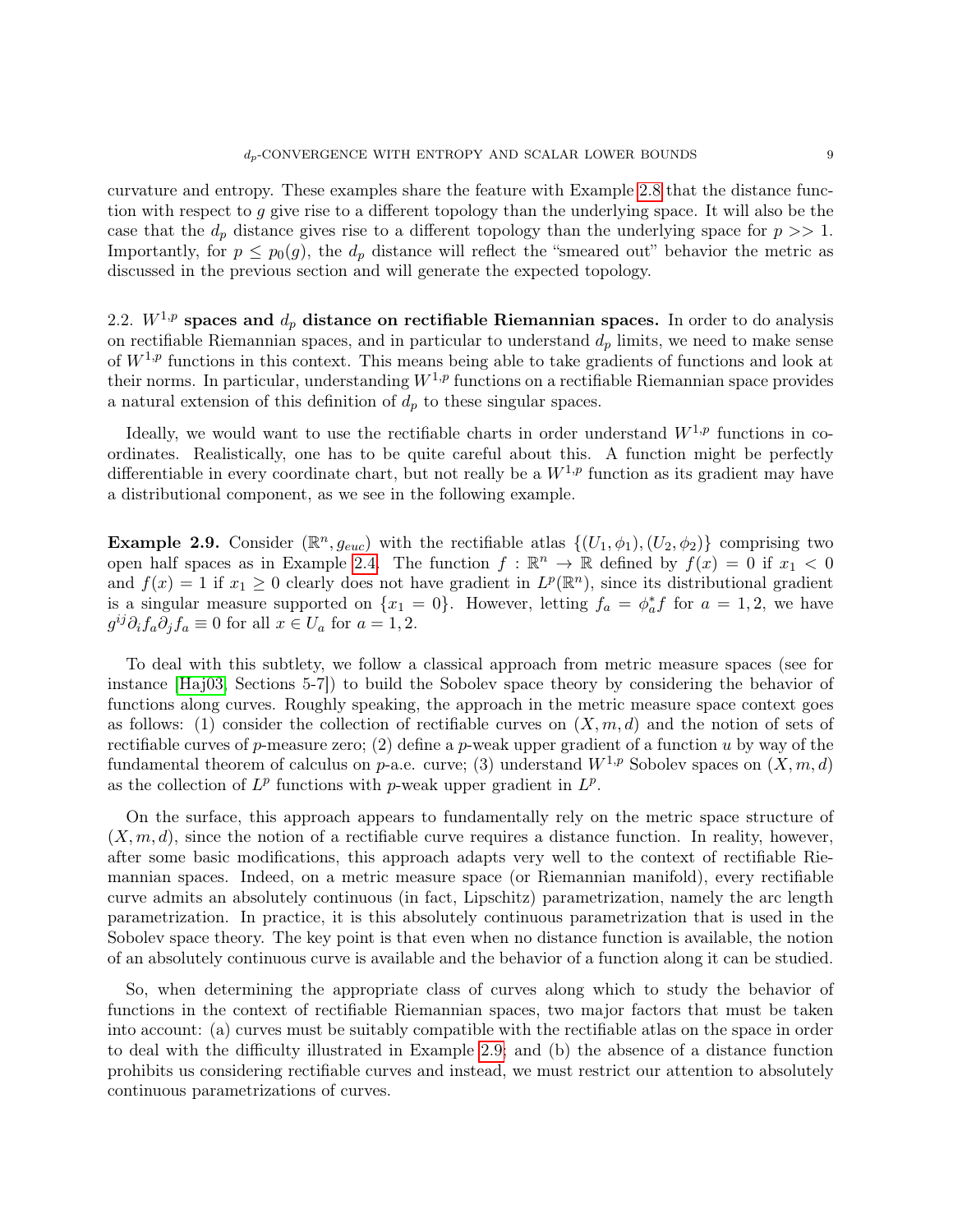Let  $(X, g)$  be a rectifiable Riemannian space with rectifiable atlas  $\{(U_a, \phi_a)\}_{a \in \mathcal{I}}$ . Denote the singular part of X by  $X^s = X \setminus \cup_a U_a$ , which may or may not correspond to topological singularities of the space.

<span id="page-9-0"></span>**Definition 2.10** (Absolutely Continuous Curves). Let  $\gamma : [\alpha, \beta] \to X$  be a continuous curve and set  $I_a \equiv \gamma^*(\phi_a(U_a))$  for each  $a \in \mathcal{I}$ . We say that  $\gamma$  is absolutely continuous if the following properties hold.

- (a)  $\gamma^*(X^s) \subset [\alpha, \beta]$  is a countable set;
- (b) For every  $\varepsilon > 0$ , there exists  $\delta > 0$  such that if  $\{(s_i, t_i)\}_{i=1}^{\infty}$  is a collection of disjoint intervals in  $[\alpha, \beta]$  such that for each i, we have  $s_i, t_i \in I_{a_i}$  for some  $a_i \in \mathcal{I}$  and  $\sum_{i=1}^{\infty} |s_i - t_i| < \delta$ , then

$$
\sum_{i=1}^{\infty} |\gamma_{a_i}(s_i) - \gamma_{a_i}(t_i)|_{g_a(\gamma(s_i))} < \varepsilon.
$$
\n(2.1)

Part (a) of the definition guarantees that the behavior of an absolutely continuous curve  $\gamma$  can be entirely reflected in the charts of its rectifiable atlas, even though the rectifiable charts may only cover  $(X, q)$  up to a set of measure zero, by ensuring that there is no contribution to the singular part of the distributional derivative of  $\gamma$  on the set  $\gamma^*(X^s)$ . In particular, this eliminates the issue illustrated in Example [2.9:](#page-8-1)

**Example 2.11.** In Example [2.9,](#page-8-1) the curve  $\gamma(t) = (t, 0, \ldots, 0)$  is not an absolutely continuous curve in the sense of Definition [2.10](#page-9-0) because it violates condition (a).

Part (b) of Definition [2.10](#page-9-0) replaces the classical notion of a curve with finite length, as one does not have a notion of a distance function with which to measure the length. The following lemma shows how condition (b) guarantees that the curve is absolutely continuous in each chart in a suitably uniform sense and further clarifies how this notion of absolutely continuous curve fits into the classical notion on smooth spaces.

<span id="page-9-1"></span>**Lemma 2.12.** Let  $\gamma : [\alpha, \beta] \to X$  be an absolutely continuous curve in the sense of Definition [2.10](#page-9-0) above. Then the following properties hold.

- (1) For each  $a \in \mathcal{I}$ , the function  $\gamma_a = \phi_a^{-1} \circ \gamma : I_a \to U_a$  is differentiable for a.e.  $s \in I_a$ . Here we again let  $I_a = \gamma^*(\phi_a(U_a)) \subset [\alpha, \beta].$
- (2) For all  $\varepsilon > 0$ , there exists  $\delta > 0$  such that if  $S \subset [\alpha, \beta]$  with  $|S| < \delta$ , then  $\int_S |\dot{\gamma}|_g < \varepsilon$ .
- (3) If  $(X, g)$  is a smooth Riemannian manifold, then the length of  $\gamma$  is given by  $L(\gamma) = \int_{\alpha}^{\beta} |\dot{\gamma}|_g dt$ .

**Remark 2.13.** In Lemma [2.12](#page-9-1) (2) and (3) and in the sequel, we let  $|\dot{\gamma}|_g \equiv \sqrt{g(\dot{\gamma}, \dot{\gamma})}$ , which is well-defined for a.e.  $t \in [\alpha, \beta]$  by Lemma [2.12\(](#page-9-1)1) and via the rectifiable atlas  $\{(U_a, \phi_a)\}_{a \in \mathcal{I}}$ .

Remark 2.14. Having in mind Lemma [2.12\(](#page-9-1)3), we define the length of an absolutely continuous curve  $\gamma : [\alpha, \beta] \to X$  in a rectifiable Riemannian space by  $L(\gamma) = \int_{\alpha}^{\beta} |\dot{\gamma}|_g$ . One can check that this notion is independent of Lipschitz reparametrizations. More generally, we will use the notation  $\int_{\gamma} f$ to mean  $\int_{\gamma} f := \int_{\alpha}^{\beta} f(\gamma(t)) |\dot{\gamma}|_g dt$  for a function  $f : X \to \mathbb{R}$ .

Remark 2.15. Definition [2.10](#page-9-0) is parametrization dependent, as it requires an absolutely continuous parametrization. This is not restrictive, as on a smooth Riemannian manifold with a classical atlas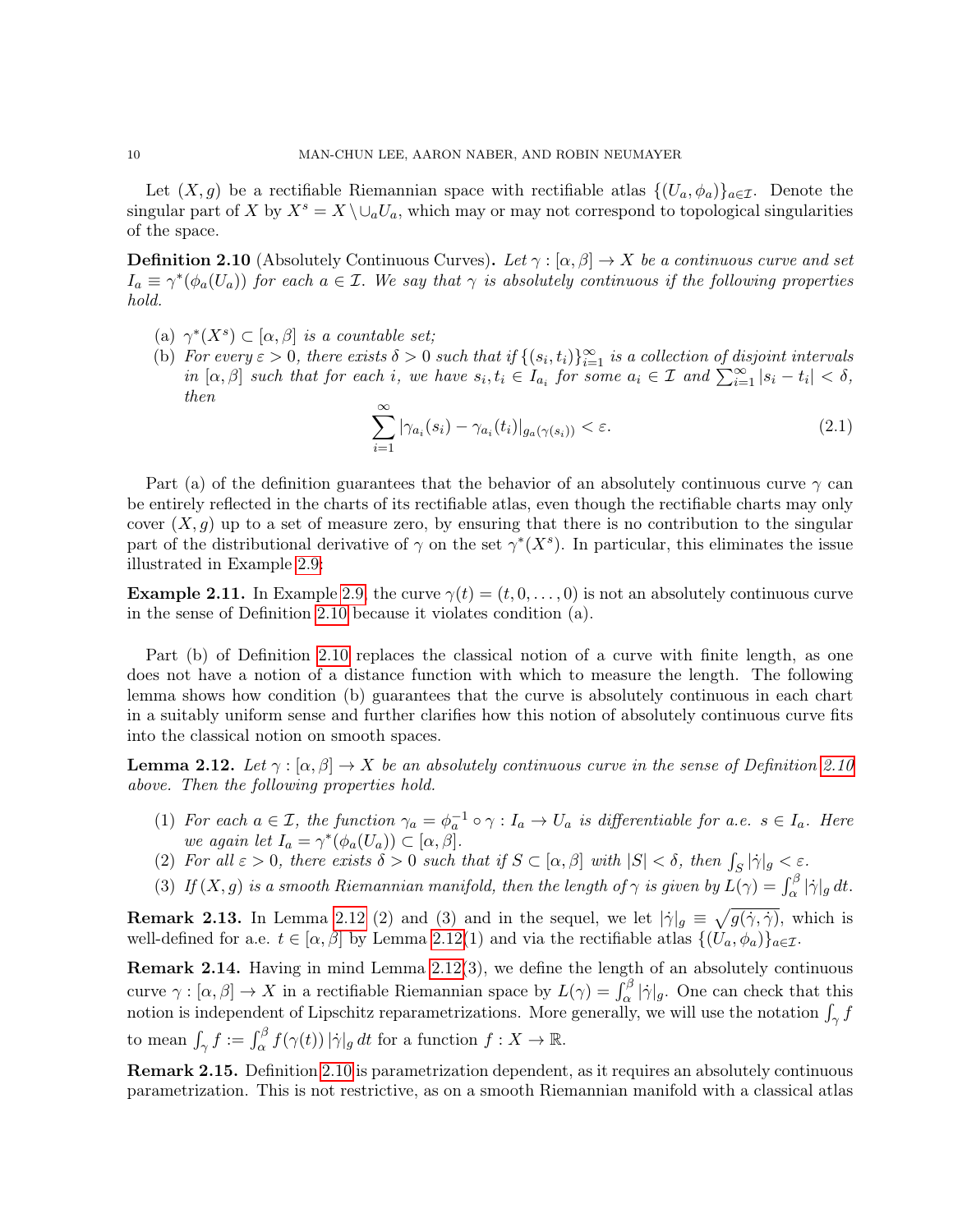of charts, every rectifiable curve in the classical sense admits a reparametrization, namely its arc length parametrization, that is an absolutely continuous curve in the sense of Definition [2.10.](#page-9-0)

Having in hand the appropriate class of curves along which to study the behavior of functions, we follow the classical approach in metric measure spaces to use our absolutely continuous curves to define the notion of a p-weak upper gradient of a function. Most of the Sobolev theory is built up in an identical fashion to the metric measure space setting.

Let M denote the collection of all absolutely continuous curves on  $(X, g)$ . For  $1 \leq p < \infty$ , we say that a family of curves  $\Gamma \subset \mathfrak{M}$  has  $Mod_p(\Gamma) = 0$  if there exists a nonnegative Borel measurable function  $f \in L^p(X)$  such that  $\int_{\gamma} f = +\infty$  for every  $\gamma \in \Gamma$ . A property is said to hold for p-a.e absolutely continuous curve if it holds for every curve in  $\mathfrak{M} \setminus \Gamma$  where  $\text{Mod}_p(\Gamma) = 0$ .<sup>[1](#page-10-0)</sup> It follows directly from the definition that for any nonnegative Borel measurable function  $f \in L^p(X)$ , then  $\int_{\gamma} f < \infty$  for *p*-a.e. absolutely continuous curve.

Next, we define upper gradients and p-weak upper gradients of functions  $u: X \to \mathbb{R}^2$  $u: X \to \mathbb{R}^2$ .

**Definition 2.16** (Upper gradients and p-weak upper gradients). Let  $u : X \to \mathbb{R}$  and  $G : X \to [0, \infty]$ be Borel measurable functions. We say that  $G$  is an upper gradient for  $u$  if

<span id="page-10-2"></span>
$$
|u(\gamma(a)) - u(\gamma(b))| \le \int_{\gamma} G \tag{2.2}
$$

for every absolutely continuous curve  $\gamma : [a, b] \to X$ . For  $1 \leq p \leq \infty$ , we say that G is a p-weak upper gradient for u if the upper gradient condition  $(2.2)$  holds for p-a.e. absolutely continuous curve  $\gamma : [a, b] \to X$ .

The following example shows that this is a natural notion of gradient.

Example 2.17. Consider Euclidean space as a rectifiable Riemannian space with the rectifiable atlas comprising only the identity chart. For a smooth function  $u : \mathbb{R}^n \to \mathbb{R}$ , the classical gradient  $|\nabla u|$  is an upper gradient for u.

Furthermore, we note that the potential issues highlighted by Example [2.9](#page-8-1) are eliminated with respect to this definition.

**Example 2.18.** Consider the rectifiable Riemannian space and the function  $f$  defined in Exam-ple [2.9.](#page-8-1) We see clearly that  $G = 0$  is not a p-weak upper gradient for f, since the upper gradient condition [2.2](#page-10-2) fails for any curve that crosses the hyperplane  $\{x_1 = 0\}$ . In fact, considering the family  $\Gamma$  of absolutely continuous curves of the form  $\gamma(t) = (0, x') + te_1$  for  $t \in (-\varepsilon, \varepsilon)$ , we easily see that f has no p-weak upper gradient in  $L^p(X)$ .

<span id="page-10-0"></span><sup>&</sup>lt;sup>1</sup>The notion of  $Mod_p$  measure on families of curves was first introduced by Ahlfors and Beurling in [\[AB50\]](#page-21-15) and further developed by Fuglede in [\[Fug57\]](#page-21-16) in the Euclidean and Riemannian settings; for the corresponding definition of families of curves with  $Mod_p(\Gamma) = 0$  in the metric measure space context, see [\[Haj03,](#page-21-14) Definition 5.1] and the equivalent formulation of the definition given in [\[Haj03,](#page-21-14) Theorem 5.5].

<span id="page-10-1"></span> $2$ The notion of weak upper gradient was first introduced by Heinonen and Koskela in [\[HK98\]](#page-21-17), and the definition we give here is analogous to [\[Haj03,](#page-21-14) Definition 6.1].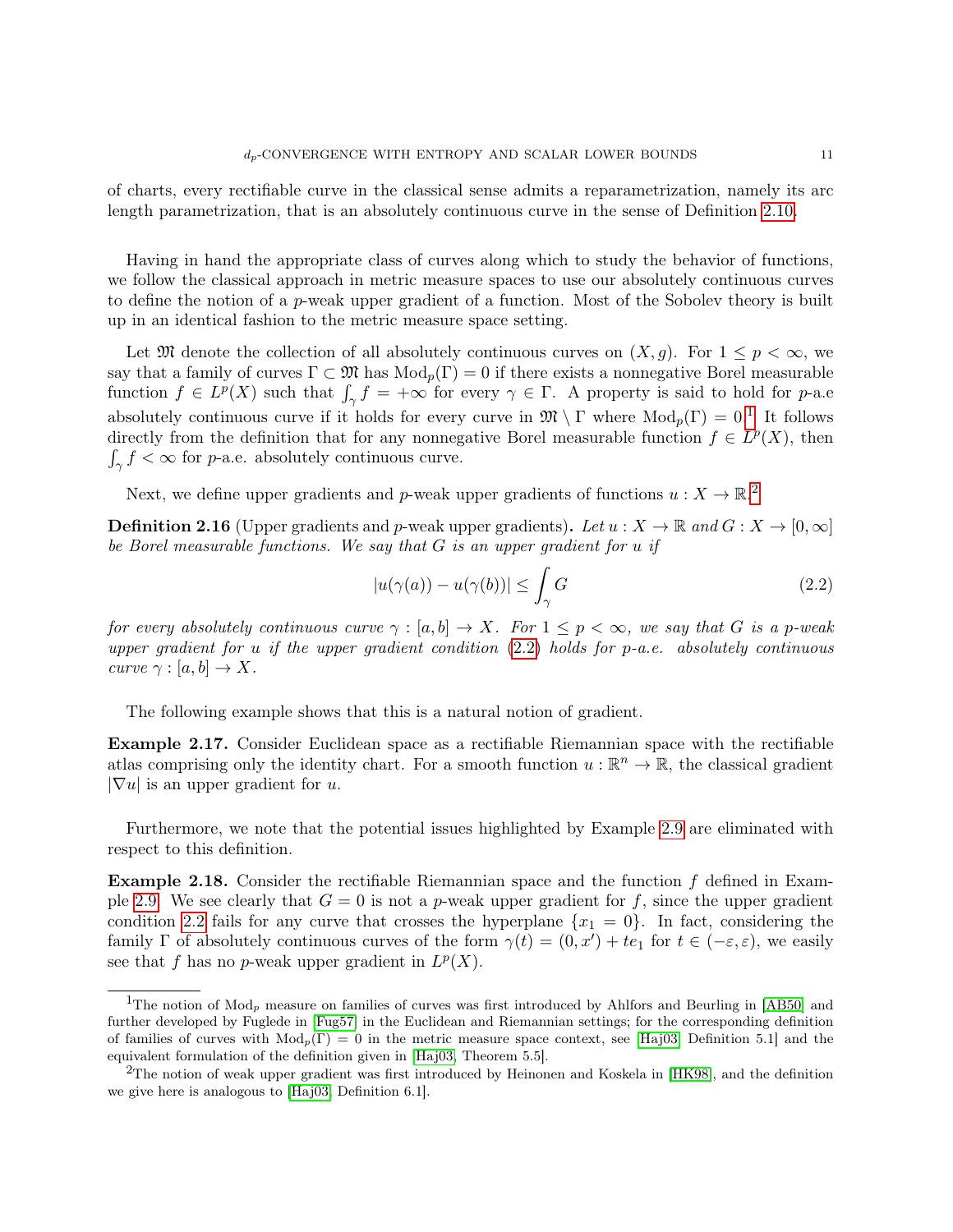Now, let  $\tilde{W}^{1,p}(X)$  be the collection of all Borel measurable functions  $u : X \to \mathbb{R}$  such that u is  $L^p$  integrable and u has a p-weak upper gradient  $G \in L^p(X)$ . The Sobolev space  $W^{1,p}(X)$  on a rectifiable Riemannian space is defined in the following way.<sup>[3](#page-11-0)</sup>

**Definition 2.19.** For any  $u \in \tilde{W}^{1,p}(X)$ , we define

$$
||u||_{W^{1,p}(X)} = ||u||_{L^p(X)} + \inf_{G} ||G||_{L^p(X)},
$$
\n(2.3)

where the infimum is taken over all p-weak upper gradients G of u. We define the space  $W^{1,p}(X) =$  $\tilde{W}^{1,p}(X)/\sim$ , where  $u\sim v$  for  $u, v \in \tilde{W}^{1,p}(X)$  if  $||u-v||_{W^{1,p}(X)}=0$ .

From this point, we can establish a number of basic properties of the space  $W^{1,p}(X)$  showing that this space possesses many of the important features of Sobolev spaces in smooth settings, which we collect in the following proposition. The analogous properties are established in the metric measure space setting in [\[Haj03,](#page-21-14) Section 7]. In fact, the proofs there can be carried over almost verbatim, with only the modification being the distinction between the use of absolutely continuous curves in our setting as opposed to rectifiable curves in the setting of metric measure spaces. $4$ 

<span id="page-11-2"></span>**Proposition 2.20** (Basic properties of the Sobolev space  $W^{1,p}(X)$ ). Let  $(X, q)$  be a rectifiable Riemannian space and fix  $1 \leq p < \infty$ . Then the following properties hold.

- (1) (Closedness) Suppose  $\{u_i\}_{i=1}^{\infty}, \{G_i\}_{i=1}^{\infty}$  are sequences in  $L^p(X)$  such that  $u_i$  and  $G_i$  converge weakly to  $u \in L^p(X)$  and  $G \in L^p(X)$  respectively. If  $G_i$  is a p-weak upper gradient of  $u_i$  for each  $i \in \mathbb{N}$ , then there is a representative of u in  $L^p$  such that G is a p-weak upper gradient of u.
- (2) (Lower semi-continuity) Let  $p \in (1,\infty)$  and let  $u_i \in W^{1,p}$  be a bounded sequence converging weakly in  $L^p(X)$  to u. Then there is a representative of u such that  $u \in W^{1,p}(X)$  and

$$
||u||_{W^{1,p}(X)} \le \liminf_{i \to \infty} ||u_i||_{W^{1,p}(X)}.
$$
\n(2.4)

- (3) (Banach space) The space  $W^{1,p}(X)$  is a Banach space.
- (4) (Minimal p-weak upper gradient) There exists a minimal p-weak upper gradient  $G_u \in L^p(X)$ in the sense that  $G_u \leq G$  m-a.e. for every p-weak upper gradient  $G \in L^p(X)$ .
- (5) (Smooth spaces) Suppose  $(X, g)$  is a smooth Riemannian manifold, then  $W^{1,p}(X)$  coincides with the standard Sobolev space of X. Moreover, the norm of gradient vector  $|\nabla u|_{q}$  is the least p-weak upper gradient for  $u \in W^{1,p}(X)$ .

Thanks to Proposition [2.20,](#page-11-2) for any  $u \in W^{1,p}(X)$  we may write

$$
||u||_{W^{1,p}(X)} = ||u||_{L^p(X)} + ||G_u||_{L^p(X)},
$$
\n(2.5)

where  $G_u$  is the least p-weak upper gradient of u.

<span id="page-11-0"></span><sup>3</sup>We follow the definition first introduced by Shanmugalingam in [\[Sha00\]](#page-21-18) in the context of metric measure spaces and presented in Definition 7.1 of [\[Haj03\]](#page-21-14). We note that a closely related definition of Sobolev spaces on a metric measure space was given by Cheeger in [\[Che99\]](#page-21-19).

<span id="page-11-1"></span> ${}^{4}$ In the metric measure space setting, properties (1)-(3), (5) were originally proven by Shanmugalingam [\[Sha00\]](#page-21-18), and property (4) was established by Cheeger in [\[Che99\]](#page-21-19) for  $p > 1$  and Hajłasz [\[Haj03\]](#page-21-14) for  $p = 1$ .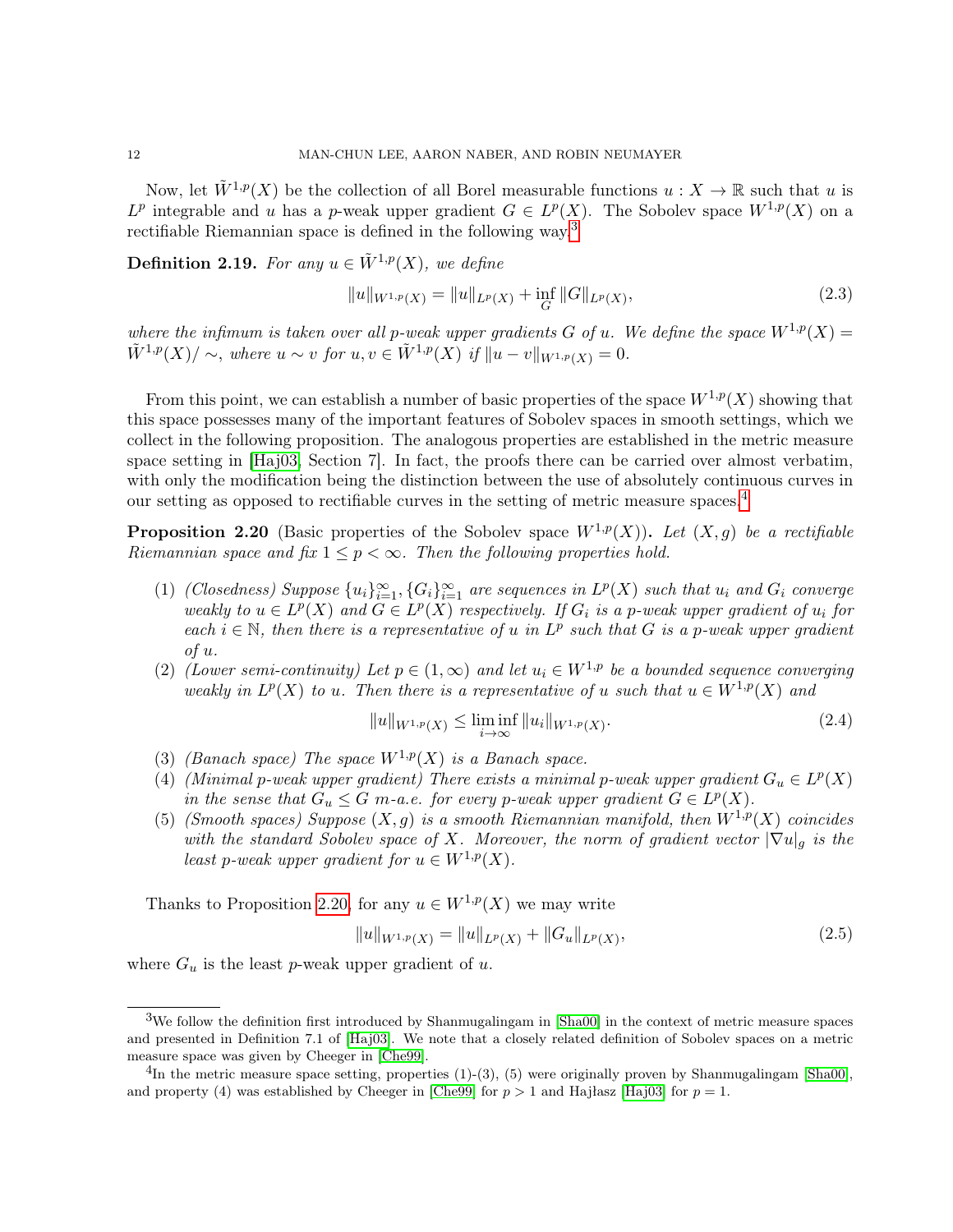Given the definition of  $W^{1,p}$  spaces on a rectifiable Riemannian space, the notion of the  $d_p$ distance extends naturally to this setting. That is, for a rectifiable Riemannian space  $(X, g)$ , a real number  $p \in (n, \infty)$  and two points  $x, y \in X$ , the  $d_p$  distance  $d_{p,q,X}(x, y)$  between x and y is defined to be

$$
d_{p,g,X}(x,y) = \sup \left\{ |f(x) - f(y)| : \int_X |\nabla f|^p \, dm \le 1, \, f \in W_{loc}^{1,p}(X) \cap C_{loc}^0(X) \right\} \, . \tag{2.6}
$$

As we have seen in the examples above, rectifiable Riemannian spaces, along with their Sobolev spaces and  $d_p$  distances, can exhibit various types of degenerate behavior. To close this section, we introduce two definitions formalizing when certain degenerate behaviors do not occur. These are  $W^{1,p}$ -rectifiable completeness and  $d_p$ -rectifiable completeness of a rectifiable Riemannian space.

We begin with  $W^{1,p}$ -rectifiable completeness. Without imposing any additional structure, the space  $W^{1,p}$  on a rectifiable Riemannian space may be trivial. Moreover, as we saw in Example [2.9,](#page-8-1) the usual coordinate expression for the norm of the gradient may not be meaningful. For this reason, we introduce the notion of rectifiable Riemannian spaces that are  $W^{1,p}$ -rectifiably complete as spaces for which the space  $W^{1,p}$  is sufficiently large and the minimal p-weak upper gradient coincides with the derivative in charts almost everywhere.

<span id="page-12-0"></span>**Definition 2.21** ( $W^{1,p}$ -rectifiable completeness). Fix  $p > n$ . We say that  $(X, g)$  is  $W^{1,p}$ -rectifiably complete if the following holds:

- (a)  $W^{1,p}(X)$  is dense in  $L^p(X)$ ;
- (b) For all  $u \in W^{1,p}(X)$  and  $a \in I$ , the function  $u_a = \phi_a^* u : U_a \to \mathbb{R}$  is differentiable a.e. and

$$
G_u(\phi_a(x)) = |\nabla u|_g \equiv \sqrt{g_a^{-1}(\partial u_a(x), \partial u_a(x))}
$$

for  $\phi_a^*$ m-a.e.  $x \in U_a$ . Here,  $\partial u_a$  denotes the Euclidean gradient of  $u_a$ .

**Example 2.22.** A smooth Riemannian manifold is  $W^{1,p}$ -rectifiably complete for any  $p \in (n, \infty)$ .

**Example 2.23.** It is easy to check that the rectifiable Riemannian space of Example [2.6](#page-7-5) is  $W^{1,p}$ . rectifiably complete for any  $p \in (n, \infty)$ .

**Example 2.24.** Once more, for  $\alpha > 0$  consider the rectifiable Riemannian space  $(\mathbb{R}^2, g_{\alpha})$ , where  $g_{\alpha} = dx^2 + |x|^{2\alpha} dy^2$  introduced in Examples [1.4](#page-3-0) and [2.8.](#page-7-3) Fix  $p > 2$ . There exists  $\alpha = \alpha(p) \in$  $(0, 1/2p)$  such that  $(\mathbb{R}^2, g_{\alpha})$  is  $W^{1,p}$ -rectifiably complete.

**Example 2.25.** We will see in Theorem [2.35](#page-15-2) below that  $d_p$  limits of sequences of smooth Riemannian manifolds satisfying uniform lower bounds on scalar curvature and entropy are  $W^{1,p}$ -rectifiably complete for suitably chosen p.

Next, we introduce the notion of  $d_p$ -rectifiable completeness. In Example [1.4,](#page-3-0) we saw an example of a degenerate metric on a rectifiable Riemannian space for which  $d_p$  only defined a pseudometric (for p large), and so the topology generated by  $d_p$  was not the same as the topology as the underlying space. A  $d_p$ -rectifiably complete rectifiable Riemannian space is one for which this does not happen: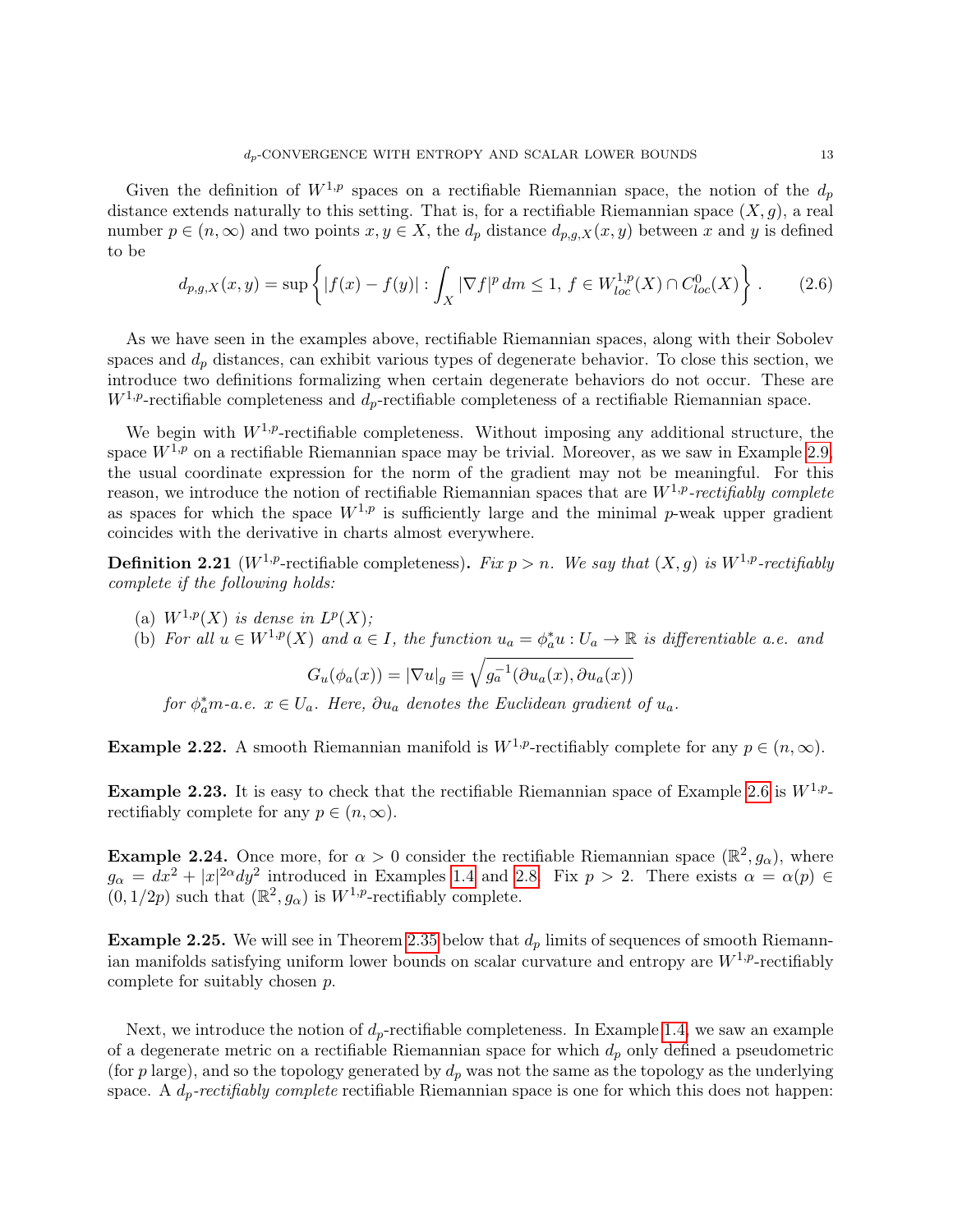<span id="page-13-1"></span>**Definition 2.26** ( $d_p$ -rectifiable completeness). Given a rectifiable Riemannian space  $(X, q)$ , we say that  $(X, g)$  is  $d_p$ -rectifiably complete if  $d_p$  defines a metric on X and the topology induced by  $d_p$ coincides with the topology of X.

**Example 2.27.** A smooth Riemannian manifold is  $d_p$ -rectifiably complete for any  $p \in (n, \infty)$ .

**Example 2.28.** Once more, for  $\alpha > 0$  consider the rectifiable Riemannian space  $(\mathbb{R}^2, g_{\alpha})$ , where  $g_{\alpha} = dx^2 + |x|^{2\alpha} dy^2$  introduced in Examples [1.4](#page-3-0) and [2.8.](#page-7-3) Fix  $p > 2$ . There exists  $\alpha = \alpha(p) \in$  $(0, 1/2p)$  such that  $(\mathbb{R}^2, g_{\alpha})$  is  $d_p$ -rectifiably complete.

**Example 2.29.** We will see in Theorem [2.35](#page-15-2) below that  $d_p$  limits of sequences of smooth Riemannian manifolds satisfying uniform lower bounds on scalar curvature and entropy are  $d_p$ -rectifiably complete for suitably chosen p.

2.3.  $d_p$  convergence. Our primary interest in the  $d_p$  distance is to give rise to a notion of convergence which captures the convergence of  $W^{1,p}$  Sobolev spaces. Now that we have the  $d_p$  distance defined and the correct category of spaces to consider it on, namely rectifiable Riemannian spaces  $(X, g)$ , we may precisely define this convergence.

We begin with  $d_p$  convergence of compact sequences. Observe that a compact rectifiable Riemannian space  $(X, g)$  that is  $d_p$ -complete can be viewed as a metric measure space  $(X, d_{p,q}, d \text{vol}_g)$ . For such spaces, we say that  $(X_i, g_i)$  converges to  $(X, g)$  in the  $d_p$  sense if the corresponding metric measure spaces  $(X_i, d_{p,g_i}, d \text{vol}_{g_i})$  converge to the metric measure space  $(X, d_{p,g}, d \text{vol}_g)$  in the measured Gromov-Hausdorff sense.

**Definition 2.30** ( $d_p$  convergence). Let  $(X, g)$  and  $(Y, h)$  be compact  $d_p$  complete rectifiable Riemannian spaces. Given  $\varepsilon > 0$ , we say that

$$
d_p((X, g), (Y, h)) \le \varepsilon \tag{2.7}
$$

if there exist collections of points  $\{x_i\}_{i=1}^N \subset X$  and  $\{y_i\}_{i=1}^N \subset Y$  such that each collection is  $\varepsilon$ -dense with respect to  $d_p$  and

$$
|d_{p,g,X}(x_i, x_j) - d_{p,h,Y}(y_i, y_j)| \le \varepsilon \tag{2.8}
$$

and for all  $r \in [\varepsilon, 1]$ , we have

<span id="page-13-0"></span>
$$
1 - \varepsilon \le \frac{\text{vol}_g(\mathcal{B}_p(x_i, r))}{\text{vol}_h(\mathcal{B}_p(y_i, r))} \le 1 + \varepsilon. \tag{2.9}
$$

In other words, two compact spaces are  $\varepsilon$  close in the  $d_p$  sense if their  $d_p$  metric spaces are  $\varepsilon$ Gromov-Hausdorff close and the volumes of balls above scale  $\varepsilon$  are close. With this definition, we may rephrase the conclusion of Theorem [1.5](#page-4-0) by saying that  $d_p((\mathcal{B}_{p,g}(x,1),(\mathcal{B}_{p,g_{euc}},1)) \leq \varepsilon$  for every  $x \in M$ .

**Remark 2.31.** In [\(2.9\)](#page-13-0), we require volumes of balls to be  $\varepsilon$ -close up to scale 1. Up to scaling, we may replace 1 with any other fixed number.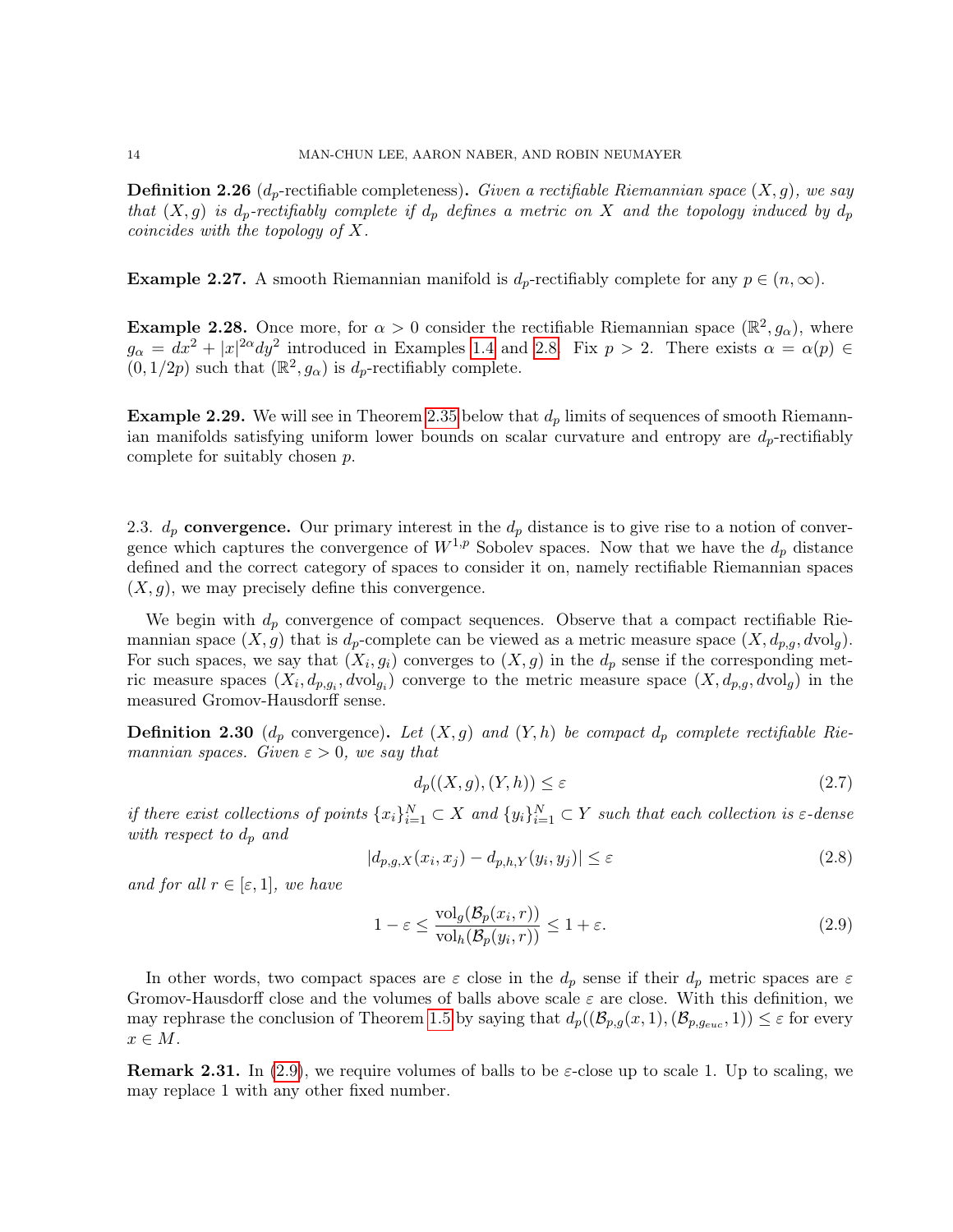Remark 2.32. One could easily replace mGH with Intrinsic Flat distance in the above and the results of this paper are the same. The main key for us is the weakening of the usual distance with  $p = \infty$  to  $p < \infty$ .

We now move toward defining pointed  $d_p$  convergence for noncompact spaces. This notion is defined in a similar spirit as in the Gromov-Hausdorff case, but there is a subtle point due to the behavior of  $d_p$  at large distances. Recall that a sequence of pointed proper metric spaces  $(X_i, d_i, x_i)$ is said to converge to a pointed proper metric  $(X, d, x)$  in the pointed Gromov-Hausdorff topology if  $(\overline{B}_{d_i}(x_i, R), d_i) \to (\overline{B}_d(x, R), d)$  in the Gromov-Hausdorff topology for every  $R > 0$ .

One is initially tempted to define pointed  $d_p$  convergence in direct analogue of this definition by asking for  $d_p$  convergence on the closures of p-balls of increasingly large radius. However, in view of Example [1.3,](#page-3-1) we see that this cannot be the correct notion. Indeed, we have seen that the hyperbolic space equipped with the  $d_p$  metric is not a proper metric space for  $p > n$ , since balls of sufficiently large radius have noncompact closure.

Instead, we make use of  $d_p$  completeness to construct an exhaustion  $\{Cov(x, N)\}_{N\in\mathbb{N}}$  that plays the role of balls of large radius. Roughly speaking,  $Cov(x, N)$  is the set of points that are linked to x by a sequence of N precompact  $p$ -balls of radius at most 1, and, importantly, has compact closure. More specifically, let  $(X, g, x)$  be a  $d_p$ -complete pointed rectifiable Riemannian space. By  $d_p$  completeness, for any  $y \in X$ , there is some radius  $r \leq 1$  sufficiently small such that  $\mathcal{B}_p(y, 4r) \in X$ has compact closure. Define  $Cov(x, N)$  be to the collection of points y such that there is  $\{(z_i, r_i)\}_{i=1}^N$ satisfying

(1)  $r_i \leq 1;$ (2)  $x, y \in \bigcup_{i=1}^{N} \mathcal{B}_p(z_i, r_i);$ (3)  $\mathcal{B}_p(z_i, r_i) \cap \mathcal{B}_p(z_{i+1}, r_{i+1}) \neq \emptyset$  for all  $i = 1, ..., N - 1;$ (4)  $\mathcal{B}_p(z_i, 4r_i)$  is pre-compact.

Note that  $Cov(x, N)$  is an open set, and that by the triangle inequality, we always have the containment  $Cov(x, N) \subseteq \mathcal{B}_p(x, 2N)$ . To get an intuitive idea for how the sets  $Cov(x, N)$  behave, if we define the analogue of  $Cov(x, N)$  with respect to the geodesic distance instead of the  $d_p$  distance, then on any Riemannian manifold (or more generally, on any proper length space), this set is simply a geodesic ball of radius 2N.

The important advantage of working with the sets  $Cov(x, N)$  instead of p-balls of increasing radius is that the set  $Cov(x, N)$  has compact closure for any  $N \in \mathbb{N}$ , and  $\{Cov(x, N)\}_{N \in \mathbb{N}}$  exhausts X in the sense that for any compact connected set  $\Omega \subset X$  containing x, there exists  $N \in \mathbb{N}$  such that  $\Omega \subset Cov(x, N)$ . We can now define pointed  $d_p$  convergence.

<span id="page-14-0"></span>**Definition 2.33.** Let  $(X_i, g_i, x_i)$  and  $(X, g, x)$  be  $d_p$ -complete pointed rectifiable Riemannian spaces. We say that

$$
(X_i, g_i, x_i) \rightarrow (X, g, x) \tag{2.10}
$$

in the pointed  $d_p$  sense if the following holds. For all  $N \in \mathbb{N}$ , there exists  $N' \geq N$  and compact sets  $\Omega \subset X$  and  $\Omega_i \subset X_i$  such that

(1)  $Cov(x, N) \subset \Omega \subset Cov(x, N'),$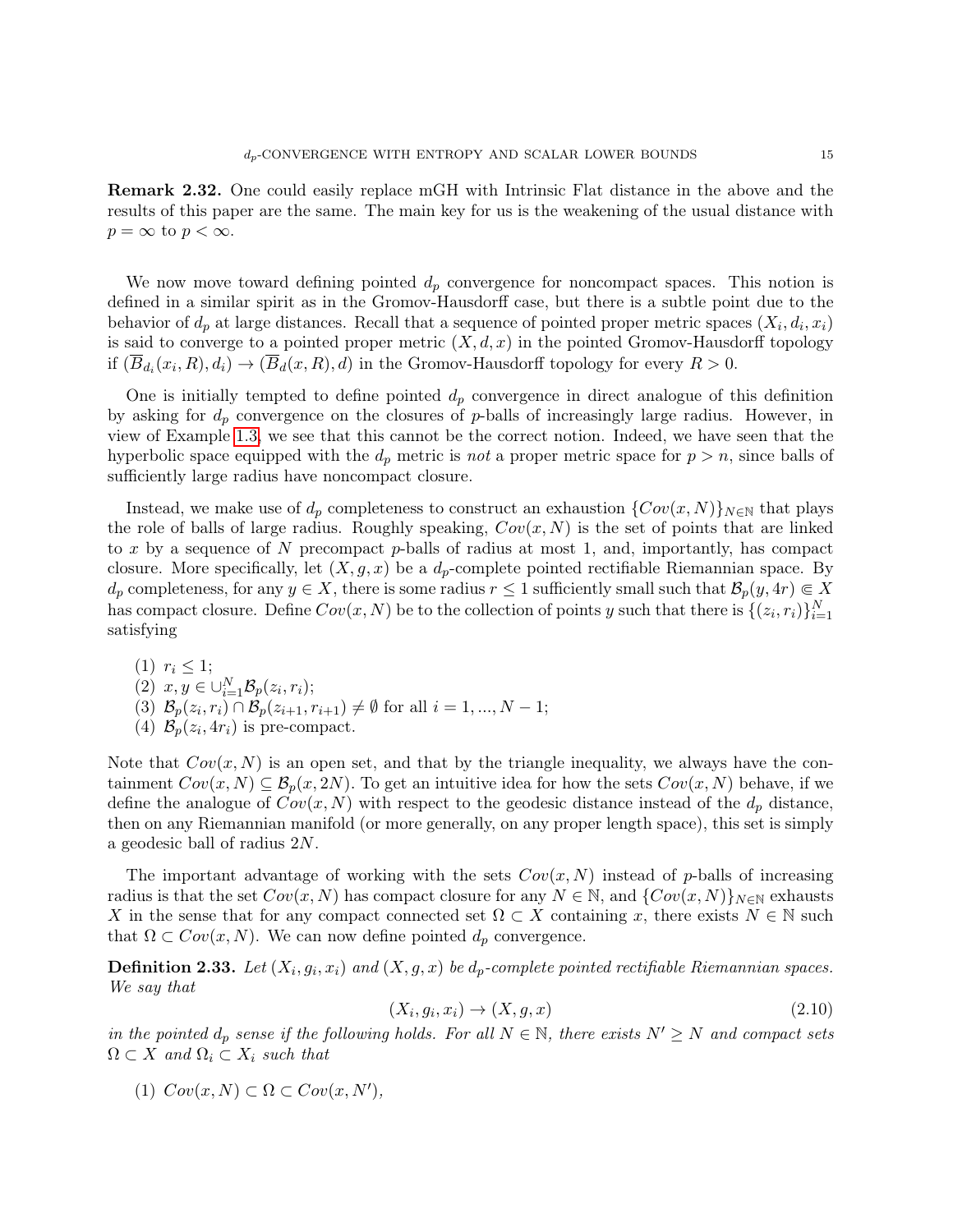- (2)  $Cov_i(x_i, N) \subset \Omega_i \subset Cov_i(x_i, N')$  for i sufficiently large,
- (3)  $d_p((\Omega_i, g_i), (\Omega, g)) \to 0.$

**Remark 2.34.** Observe that in part (3) of Definition [2.33](#page-14-0) above, the  $d_p$  convergence on the compact sets  $\Omega_i, \Omega$  corresponds to the relative  $d_p$  distances  $d_{p,g_i,\Omega_i}$  and  $d_{p,g_i,\Omega_i}$ . This is necessary as  $d_p$  is not a local object.

<span id="page-15-1"></span>2.4. Compactness and Structure of Limit Spaces. We have introduced rectifiable Riemannian spaces and their  $W^{1,p}$  spaces because these are the objects that arise naturally as (pointed)  $d_p$ limits of spaces with lower bounds on scalar curvature and entropy, as we see in the following theorem. Indeed, a sequence of Riemannian manifolds satisfying small uniform lower bounds on scalar curvature is precompact with respect to pointed  $d_p$  convergence and subsequentially converges to a rectifiable Riemannian space. This limiting rectifiable Riemannian space, having arisen as the limit of "nice" objects, enjoys additional topological and geometric structure.

<span id="page-15-2"></span>**Theorem 2.35** (Structure of limit spaces). Let  $\{(M_i, g_i, x_i)\}\$  be a sequence of complete pointed Riemannian manifolds with bounded curvature and let  $p \geq n+1$ . Then there exists  $\delta = \delta(n, p) > 0$ such that if

$$
R_{g_i} \ge -\delta, \qquad \nu(g_i, 2) \ge -\delta \,, \tag{2.11}
$$

then there exists a pointed rectifiable Riemannian space  $(X, q, x)$ , with X topologically but not necessarily metrically a smooth manifold, such that the following holds.

- (1) We have  $d_p((M_i, g_i, x_i), (X, g, x)) \to 0$  in the pointed sense of Definition [2.33.](#page-14-0)
- (2) The space  $(X, g, x)$  is  $W^{1,p}$ -rectifiably complete in the sense of Definition [2.21.](#page-12-0)
- (3) The space  $(X, g, x)$  is  $d_p$ -rectifiably complete in the sense of Definitions [2.26.](#page-13-1)

The first part of the theorem tells us that there exists a rectifiable space X to which the  $M_i$ converge, and the underlying topological space  $X$  is a smooth topological manifold. The second part of the theorem tells us that limit space is  $W^{1,p}$  complete, which in particular guarantees that the gradient of a function is indeed the coordinate gradient that one would compute in rectifiable charts. The third part tells us that the underlying topological space is a smooth topological manifold, and the metric  $d_p$  generates the topology of X.

As we have emphasized, it may be that  $X$  does not have a well behaved metric structure and this convergence may not be in the Gromov-Hausdorff or Intrinsic Flat sense. Even if the sequence does have a (geodesic) Gromov-Hausdorff limit  $(Y, d)$ , the spaces X and Y need not even be topologically equivalent. In fact, it may be the case that for  $q \gg p$ , the space has a  $d_q$  limit that is not  $d_q$ rectifiably complete and thus may not be topologically equivalent to the smooth topological space X. We see these points explicitly demonstrated in the examples of the next section.

#### 3. Examples

<span id="page-15-0"></span>The concepts of the  $d_p$  distance and corresponding  $d_p$  convergence were introduced as necessary relaxations of the notions of the geodesic distance and corresponding distance function-based notions of convergence in the context of sequences of spaces with lower scalar curvature and entropy bounds.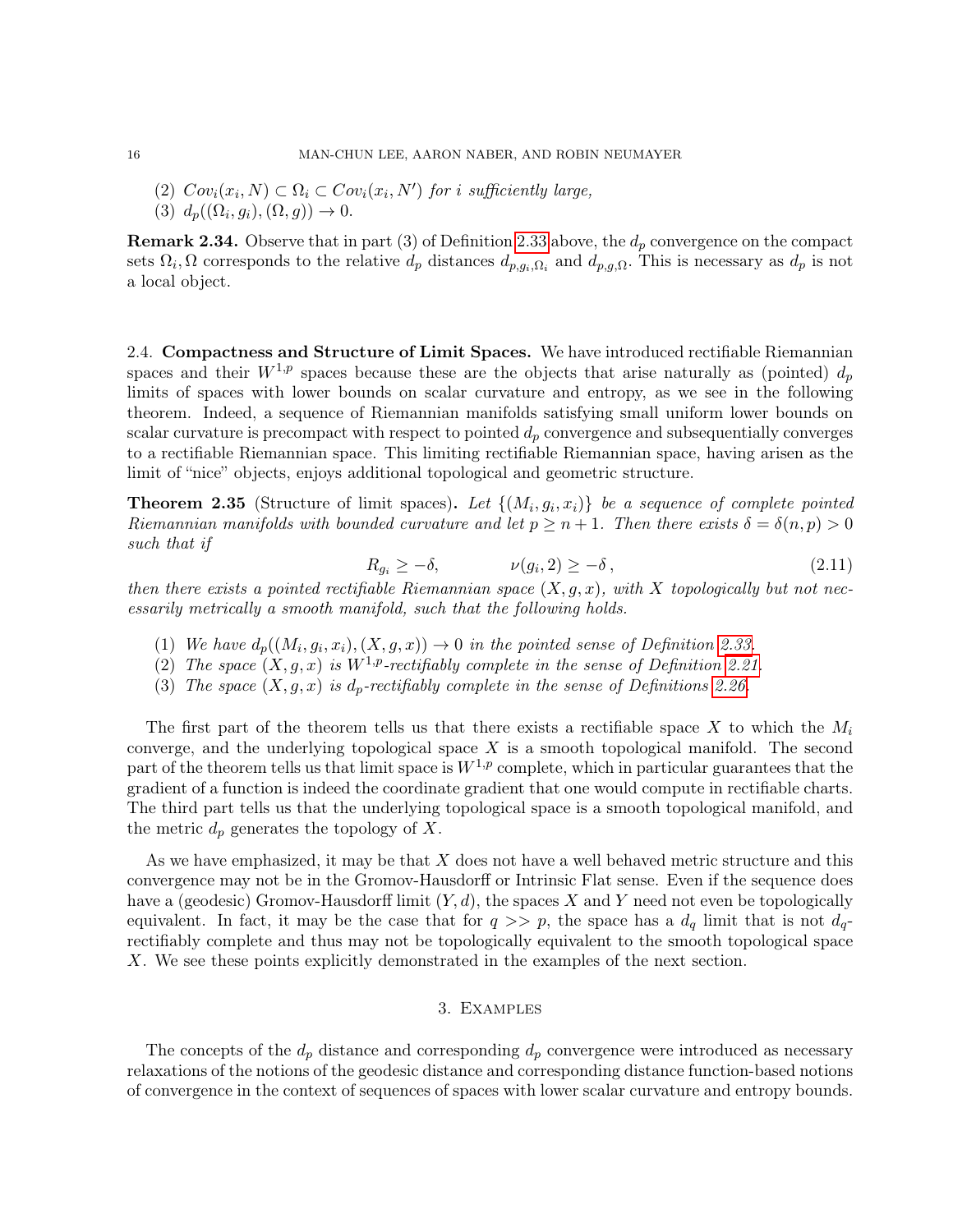In particular, we have discussed how the distance function itself is almost entirely uncontrollable for such sequences. Let us now make this precise, and in the process see that the  $d_p$  convergence in Theorem [1.5](#page-4-0) cannot be replaced with Gromov-Hausdorff convergence or Intrinsic Flat convergence.

In this section, we will collect and outline various examples of sequences of complete Riemannian manifolds  $(M_i, g_i)$  with bounded curvature that satisfy the almost non-negative entropy and scalar curvature assumptions of our main theorems. In each example, the  $d_p$  limits of our spaces will be either Euclidean space or a flat torus, and these limits do not agree with their Gromov-Hausdorff and Intrinsic Flat limits. Constructing examples with almost non-negative scalar curvature is not too challenging, but showing that the entropies are well behaved takes quite a bit more work. Philosophically, this example will be similar to situations studied very recently by Allen-Sormani [\[AS20\]](#page-21-20), without the lower scalar curvature and entropy requirements, see also [\[AS19\]](#page-21-21).

For instances, we will construct a sequence of metric  $g_i$  on torus  $\mathbb{T}^n, n \geq 4$  such that  $R_{g_i} \geq -i^{-1}$ ,  $\nu(g_i, 2) \geq -\varepsilon$  and  $g_i$  converges to a point in Gromov-Hausdorff topology or to a zero current in the Intrinsic Flat topology while its  $d_p$  limit is the flat torus for all  $p \geq n+1$ . This example will be given precisely in Example [3.7.](#page-19-1) In fact, we will construct both compact or complete noncompact examples with almost non-negative scalar curvature and entropy and at the same time the the Gromov-Hausdorff and Intrinsic Flat limits are not locally Euclidean. For example, we are able to construct sequence of Riemannian metric  $g_i$  on  $\mathbb{R}^n, n \geq 4$  with bounded curvature such that the scalar curvature  $R_{g_i}$  and entropy  $\nu(g_i, 2)$  both converging to 0 so that pointed Gromov-Hausdorff limit is the taxicab metric on Euclidean space while the  $d_p$  limit is the Euclidean space for all  $p \geq n+1$ . This example will be given more precisely in Example [3.5.](#page-18-0) These examples demonstrate that one cannot replace  $d_p$  closeness with Gromov-Hausdorff or Intrinsic Flat closeness in Theorem [1.5.](#page-4-0) Furthermore, in Example [3.4,](#page-18-1) we will show that the value of  $p$  for which we establish  $d_p$  convergence in Theorem [1.5](#page-4-0) cannot be taken arbitrarily large for fixed  $\delta$ .

3.1. The basic building block: a two-parameter family of metrics. We begin by outlining the construction of a two-parameter family of metrics on  $\mathbb{R}^{n+1}$  for  $n \geq 3$  that serve as the basic building block for constructing all of our examples. Let h denote the standard metric on  $\mathbb{S}^{n-1}$ . We define the two-parameter family of metrics  $g_{\delta,\varepsilon}$  on  $M = \mathbb{R}_+ \times \mathbb{S}^{n-1} \times \mathbb{R}$  by

<span id="page-16-0"></span>
$$
g_{\delta,\varepsilon} = dr^2 + f_{\delta,\varepsilon}^2(r)h + \varphi_{\delta,\varepsilon}^2(r)dx^2.
$$
\n(3.1)

The warping factor  $f_{\delta,\varepsilon}$  is used to identify  $\mathbb{R}^+\times\mathbb{S}^{n-1}$  topologically with  $\mathbb{R}^n$ , however geometrically this will be done in a way to add a large amount of positive curvature to the space. The warping factor  $\varphi_{\delta,\varepsilon}$  is constructed so that it will *slowly* degenerate as  $r \to 0$ . If this degeneration is sufficiently slow, we can preserve the lower bound on scalar curvature, and, much more challenging, the lower bound on entropy as well. If  $\varphi(0) = 0$ , then this would imply that the line  $\{0^n\} \times \mathbb{R}$  has a fully degenerate metric g along it, in particular  $d_g((0^n, s), (0^n, t)) = 0$  for any two points along the line  $\{0^n\}\times\mathbb{R}$ . The parameters  $\epsilon, \delta > 0$  are built so that we may approach such a degenerate limit smoothly and in different ways, depending on our end goal.

Crucially, this two-parameter family of metrics satisfies a lower bound on entropy and scalar curvature that is uniform for all  $\varepsilon$  and  $\delta$  sufficiently small. Geometrically, what is happening is that the warping factor is changing so slowly that even though the actual metric geometry may be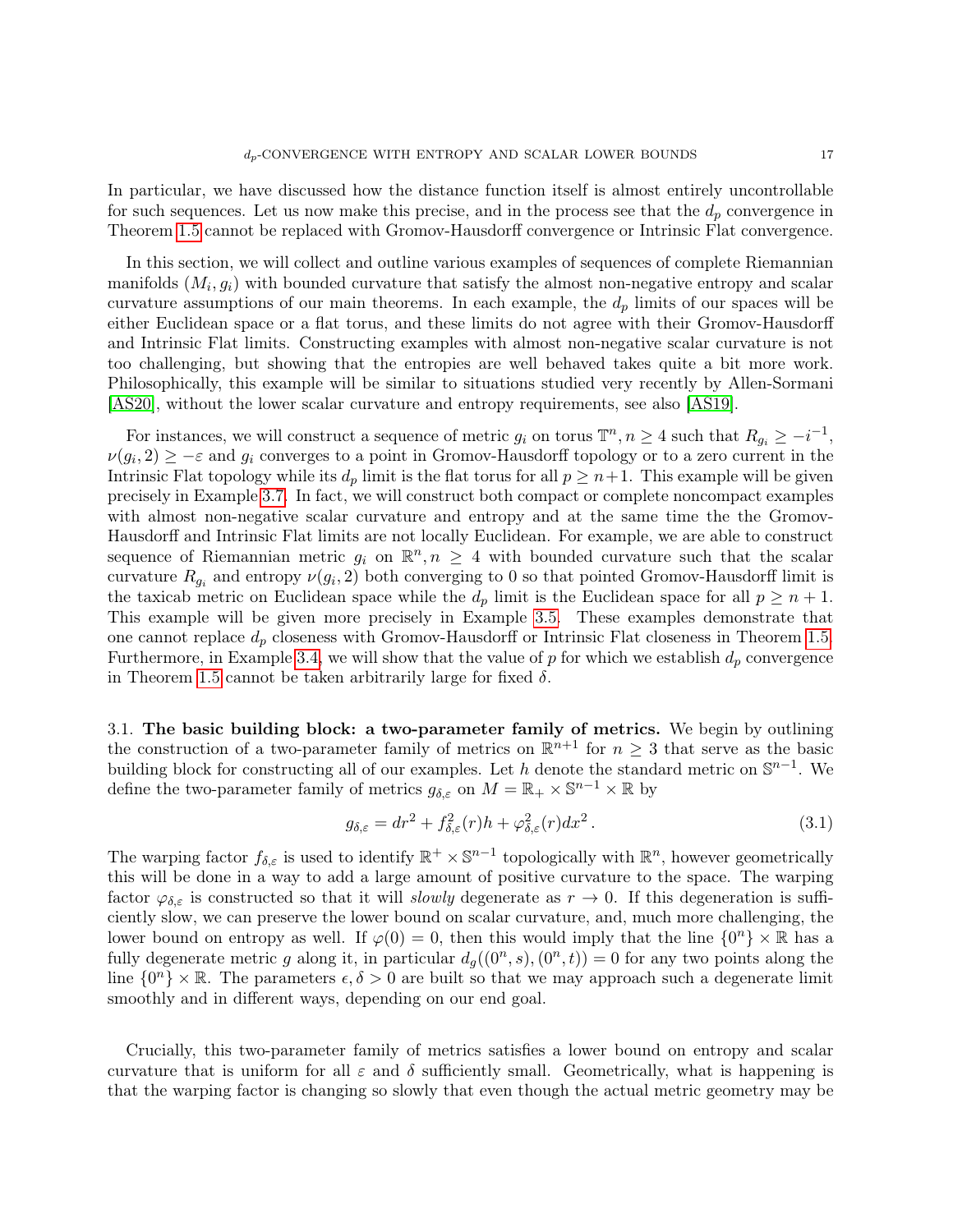behaving very poorly, in some weaker sense the geometry looks very Euclidean at all points and scales. This sense of closeness to Euclidean space will be good enough to force the small lower entropy bound on the example.

<span id="page-17-3"></span>**Theorem 3.1.** Fix  $n \geq 3$ ,  $n > 0$  and  $L > 0$ . There exist  $\varepsilon_0 > 0$  and  $\delta_0 > 0$  depending on n,  $\eta$  and L such that the following holds. For all  $\varepsilon \leq \varepsilon_0$  and  $\delta \leq \delta_0$ , the metric  $g_{\delta,\varepsilon}$  defined in [\(3.1\)](#page-16-0) satisfies

<span id="page-17-0"></span>
$$
R_{g_{\delta,\varepsilon}} \ge -\eta, \qquad \nu(g_{\delta,\varepsilon},L) \ge -\eta. \tag{3.2}
$$

**Remark 3.2.** Note that the metrics  $g_{\delta,\varepsilon}$  are defined on an  $n+1$  dimensional space, so fixing  $n \geq 3$ means that our examples are of dimension 4 or higher.

Let us again discuss the examples geometrically, this time with more of a focus on how each parameter behaves in the construction. One can think of the metric  $g_{\delta,\varepsilon}$  defined in [\(3.1\)](#page-16-0) in the following way. The portion  $dr^2 + f_{\delta,\varepsilon}^2(r)h$  of the metric  $g_{\delta,\varepsilon}$  agrees with the Euclidean metric on  $\mathbb{R}^n$ far from  $0 \in \mathbb{R}^n$ , while in a neighborhood of  $0 \in \mathbb{R}^n$ , it is a smoothed-out cone metric on  $\mathbb{R}^n$  with cone angle proportional to  $\delta$ . The parameter  $\varepsilon$  governs the scale at which this cone metric is smoothed out. This component can roughly be thought of as Euclidean  $\mathbb{R}^n$ , although taking the smoothed cone in place of  $\mathbb{R}^n$  provides a crucial positive scalar curvature contribution in order to guarantee that the scalar curvature lower bound [\(3.2\)](#page-17-0) holds as long as  $n \geq 3$ . We let  $\varphi_{\delta,\varepsilon} : \mathbb{R}_+ \to \mathbb{R}_+$  be the function which is roughly defined as  $\varphi_{\delta,\varepsilon}(r) \approx \min\{r^{\delta}, 1\}$  in the interval  $(\varepsilon, \infty)$  but has  $\varphi_{\delta,\varepsilon}(0) = \varepsilon^{\delta}$ and is smoothed out at scale  $\varepsilon$ . In this way, the component  $\varphi_{\delta,\varepsilon}^2(r)dx^2$  adds a fiber at each point on  $(\mathbb{R}^n, dr^2 + f_{\delta,\varepsilon}^2(r)h)$ . Away from  $0 \in \mathbb{R}^n$ , these fibers are Euclidean, but for r small, the fibers become increasingly degenerate.

Due to the prescribed behavior, the sequence of metric will converge to the Euclidean metric away from the ray  $\ell = \{x : x_i = 0 \text{ for } i = 1, \ldots, n\}$  in  $\mathbb{R}^{n+1}$  if we pass  $\varepsilon, \delta \to 0$ . Since  $\varphi_{\delta,\varepsilon}(r) = \varepsilon^{\delta}$ nearby  $r = 0$ , by choosing the parameters  $\varepsilon$  and  $\delta$  to be coupled in different ways and sending one or both parameters to zero, we obtain different limiting rectifiable Riemannian spaces. For instances, if we choose  $\varepsilon \approx \delta$  and let  $\varepsilon \to 0$ , then the metric tensors converge smoothly to the Euclidean metric  $g_{\infty} = \lim_{\varepsilon \to 0} g_{\varepsilon,\varepsilon} = \sum_{i=1}^{n+1} (dx^i)^2$ . While if we choose  $\varepsilon < \delta$ , then the limiting metric will be degenerating along  $\ell$ . In both of these two examples, the constructed sequence converges to the Euclidean metric in  $\tilde{L}_{loc}^p$  for all  $p > 1$ , while in the latter case the Gromov-Hausdorff limit is very different; see Example [3.3](#page-17-1) below. This will correspond to our general  $d_p$   $\varepsilon$ -regularity theorem when the entropy and scalar curvature have lower bound converging to 0.

3.2. Examples constructed from the main building block. In the following, we will make use of the metrics  $g_{\delta,\varepsilon}$  with the parameters  $\varepsilon$  and  $\delta$  coupled appropriately to produce sequences of metrics whose  $d_p$  limits and Gromov-Hausdorff limits are entirely different.

<span id="page-17-1"></span>**Example 3.3** (Collapsing along a line in Euclidean space). Let  $n \geq 3$ . By choosing  $\delta = \delta(\varepsilon) \to 0$ so that  $\varepsilon^{\delta} \to 0$  in [\(3.1\)](#page-16-0), we obtain a sequence of metrics which degenerate along a ray in  $\mathbb{R}^{n+1}$ and remain the flat metric away from it. In the Gromov-Hausdorff limit, the ray collapses to a point. On the other hand  $g_{\varepsilon}$  converges to the Euclidean metric in  $L_{loc}^p(\mathbb{R}^{n+1})$  for all  $p>1$  and one can show that the pointed  $d_p$  limit is the flat Euclidean space. In particular,  $vol_{g_{\varepsilon}}(\mathcal{B}_{p,g_{\varepsilon}}(0,1)) \to$  $vol_{g_{euc}}(\mathcal{B}_{p,euc}(0,1))$  as  $\varepsilon \to 0$ , while the volumes of metric balls are tending to infinity:

<span id="page-17-2"></span>
$$
\mathrm{vol}_{g_{\varepsilon}}\left(B_{g_{\varepsilon}}(0,1)\right) \to +\infty\,. \tag{3.3}
$$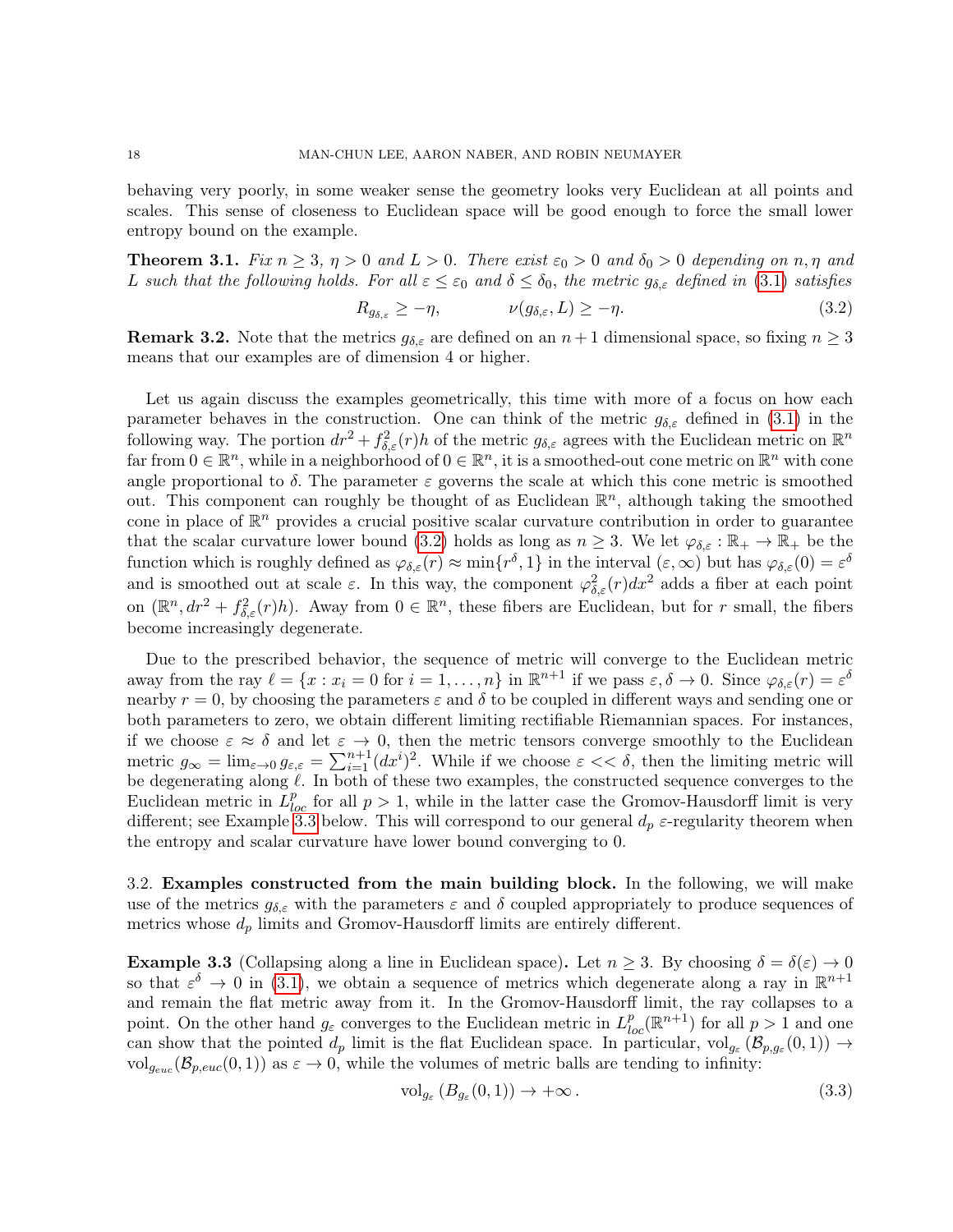Indeed, for  $\varepsilon$  sufficiently small,  $B_{g_{\varepsilon}}(0,1)$  contains the Euclidean strip  $\{(x,y)\in\mathbb{R}^n\times\mathbb{R}:\frac{1}{4}\leq|x|\leq$ 1  $\frac{1}{2}$ ,  $|y| \leq \frac{1}{2\varepsilon}$ . Since  $g_{\varepsilon}$  converges smoothly uniformly to the Euclidean metric away from  $|x| = 0$ , we see that [\(3.3\)](#page-17-2) holds.

We see from the above example that the metric degeneration which causes the metric collapse occurs along a line in  $\mathbb{R}^4$ .

<span id="page-18-1"></span>**Example 3.4** ( $d_p$  convergence does not hold for all p). In contrast to Example [3.3,](#page-17-1) in this example we only pass the smoothing parameter  $\varepsilon \to 0$  but fix  $\delta > 0$  small in the construction of [\(3.1\)](#page-16-0). The corresponding sequence of metrics converges pointwise, and in  $L_{loc}^p$  for p less than some  $p_1(\delta)$ , to  $g_{\infty} = g_{cone} + r^{\delta} dx^2$ , which degenerates at  $r = 0$ . One can prove that the sequence converges in the pointed  $d_p$  sense to  $(\mathbb{R}^{n+1}, g_{\infty}, 0^n)$  for  $p \in [n+2, p_0(\delta)]$ . However, this  $d_p$  convergence to  $(\mathbb{R}^{n+1}, g_{\infty}, 0^n)$  does not hold for all  $p \in [n+2, \infty)$ . Indeed, for p sufficiently large, the metric space  $(\mathbb{R}^{n+1}, d_{p,g_\infty}, 0^n)$  is topologically distinct from the underlying topology on  $\mathbb{R}^{n+1}$ , and in particular is not  $d_p$ -complete. This illustrates that  $\delta$  must be taken to depend on p in our  $\varepsilon$ -regularity theorems, and if we only assume a lower bound on the entropy lower bound and scalar curvature along the sequence, then the limiting rectifiable Riemannian metric  $g_{\infty}$  may have an inverse that is only bounded in  $L^{p_0}_{loc}$  for some  $p_0(\delta) > 1$  but not all  $p > 1$ .

<span id="page-18-0"></span>Example 3.5 (Collapsing lines in Euclidean space). In this example, we use the building block of Example [3.3](#page-17-1) to construct a sequence of metrics on  $\mathbb{R}^{n+1}$  for  $n \geq 3$  whose Gromov-Hausdorff limit is the taxicab metric, while the  $d_p$  limit is the flat metric on  $\mathbb{R}^{n+1}$ . The basic idea of the construction is to cut off the building block of Example [3.3](#page-17-1) to obtain a degenerating metric on a tubular neighborhood of a line in Euclidean space, and to glue this metric into tubular neighborhoods of an increasing dense collection of lines in  $\mathbb{R}^{n+1}$ . In this way, the same argument in the proof of Theorem [3.1](#page-17-3) will infer that the sequence have  $R_{\tilde{g}_{r_0}} \geq -r_0$  and  $\nu(\tilde{g}_{r_0}, 2) \geq -r_0$  as  $r_0 \to 0$  by relabeling the indices. Direct computation shows that  $\tilde{g}_{r_0}$  converges to  $g_{\mathbb{R}^{n+1}}$  in  $L_{loc}^p(\mathbb{R}^{n+1})$  for all  $p \geq 1$ . In particular, this implies that  $\mathrm{vol}_{\tilde{g}_{r_0}}(\Omega) \to \mathrm{vol}_{euc}(\Omega)$  for any compact set  $\Omega \subset \mathbb{R}^{n+1}$ . One can show that the sequence converges to  $(\mathbb{R}^n, g_{euc}, 0^n)$  in the pointed  $d_p$  sense for all  $p \in [n+1,\infty)$ .

However, in the pointed Gromov-Hausdorff topology, this sequence converges to the taxicab metric. To roughly explain this, consider the metrics  $(\mathbb{R}^{n+1}, \hat{g}_{\epsilon}) \equiv (\mathbb{R}^{n+1}, \epsilon^{-2} \tilde{g}_{r_0})$ . Here,  $\varepsilon = \varepsilon(r)$ is the parameter chosen above. Clearly the metrics  $(\mathbb{R}^{n+1}, \hat{g}_{\epsilon})$  are isometric to  $(\mathbb{R}^{n+1}, \tilde{g}_{r_0})$  by a Euclidean dilation. Let  $\ell_{ij} \equiv \pi_j^{-1}(z_{ij})$  denote the lines we have glued around. Then, roughly, we have on each such line  $\ell_{ij}$  that  $\hat{g}_{\epsilon} = 1$  in the direction of this line, and that  $\hat{g}_{\epsilon} \approx \epsilon^{-2}$  in all other directions and at all other points. We also have, in coordinates, that these lines are  $o(\epsilon)$ dense. Clearly, a path of minimal length from  $x$  to  $y$  is now one which stays on these lines as long as possible, and moving from one line to another now causes an error which is approximately  $\epsilon^{-1}o(\epsilon) = o(1)$ . In particular, we see that  $d_{\hat{g}_{\epsilon}}(x, y) = \sum |x_i - y_i| + o(1)$ . Further, as  $\epsilon \to 0$  we see a minimal path is any path which is always moving in coordinate directions (specifically, along our increasing dense collection of lines  $\ell_{ij}$ ). Hence,  $(\mathbb{R}^n, \hat{g}_{\epsilon})$  is limiting to the taxi-cab metric.

Next, we construct some examples in the compact setting by taking quotient on  $\mathbb{R}^n$ .

<span id="page-18-2"></span>Example 3.6 (Collapsing circle in torus). By taking a quotient of the sequence constructed in Example [3.3,](#page-17-1) we construct a sequence of metrics  ${g_i}_{i\in\mathbb{N}}$  on the torus  $\mathbb{T}^{n+1}$  for  $n\geq 3$  such that each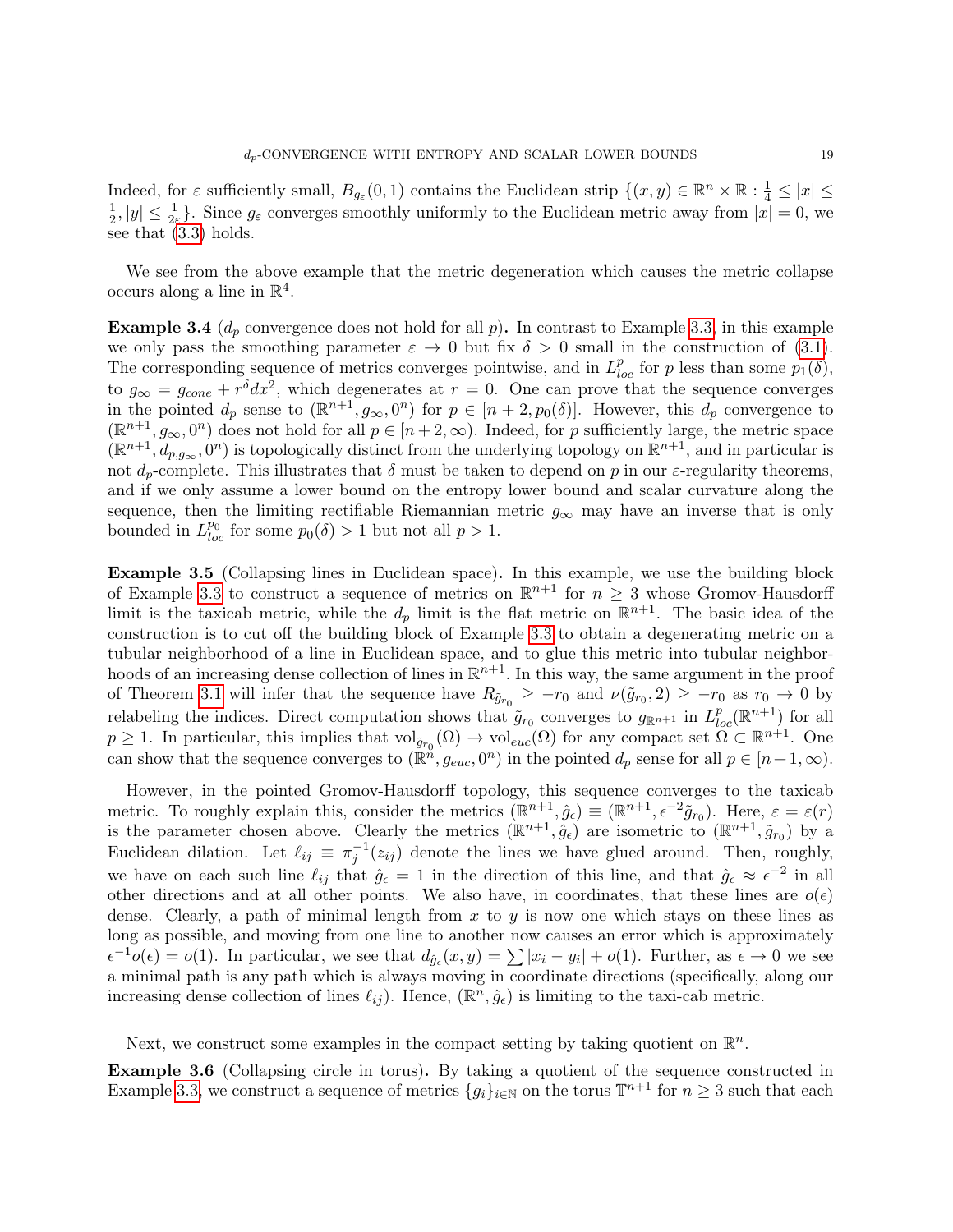$g_i$  coincides with the flat metric away from a shrinking tubular neighborhood of a fixed  $S^1 \subset \mathbb{T}^{n+1}$ . This sequence has a scalar curvature lower bound tending to zero, and the entropy lower bound  $-\delta$ can be made arbitrarily small, uniformly along the sequence. The sequence  $g_i$  becomes degenerate along this  $S^1$ , and in the Gromov-Hausdorff limit, the  $S^1$  collapses to a point. In particular, the metric space arising as the Gromov-Hausdorff limit is not topologically a torus. The  $d_p$  limit will be the flat torus for any  $p \geq n+2$ .

By replicating the construction of the degeneracy, we can construct examples so that the sequence of metrics on the torus  $\mathbb{T}^{n+1}$  converges to a metric space  $Y^k$  with  $k < n+1$  or even  $k = 0$  (a point) in the Gromov-Hausdorff topology. The following is an example showing that the Gromov-Hausdorff limit can be fully degenerated to a single point.

<span id="page-19-1"></span>**Example 3.7** (Collapsing  $\mathbb{T}^{n+1}$  to a point). By taking a quotient in Example [3.5,](#page-18-0) it produces a sequence of metrics on  $\mathbb{T}^{n+1}$  such that the sequence collapses to a point in the Gromov-Hausdorff and Intrinsic Flat topologies. The basic idea of the construction is to choose an increasingly dense collection of strips around copies of  $S^1 \subset \mathbb{T}^{n+1}$  with all different orientations, in a similar fashion to Example [3.5,](#page-18-0) and then to paste the degenerating metrics of Examples [3.6.](#page-18-2)This sequence has a scalar curvature lower bound tending to zero, and the entropy lower bound  $-\delta$  can be made arbitrarily small, uniformly along the sequence.

Due to the existence of increasing dense fibre in all different orientations, the metrics will converge in the Gromov-Hausdorff topology to a point. Furthermore by [\[SW11,](#page-21-6) Corollary 3.21], we have  $(\mathbb{T}^{n+1}, \tilde{g}_{r_0})$  converging to the zero current in the Intrinsic Flat sense. However,  $(\mathbb{T}^{n+1}, \tilde{g}_{r_0})$  converges to the flat  $n+1$ -dimensional torus in the  $d_p$  sense for each  $p \in [n+2,\infty)$ . In fact, by implementing the above gluing except for certain orientation, it is not difficult to construct examples such that the Gromov-Hausdorff limit has Hausdorff dimension in between  $n + 1$  and 0.

### 4. Applications and Open Problems

<span id="page-19-0"></span>Let us conclude by discussing some applications of the results discussed here to the underlying structure of spaces with lower scalar curvature and entropy bounds, as well as some conjectures and open problems. First, as an application of the proof of Theorem [1.5,](#page-4-0) we prove that Riemannian manifolds satisfying a uniform lower bound on entropy and scalar curvature satisfy a Morrey-Sobolev embedding with a uniform constant.

**Theorem 4.1** ( $L^{\infty}$  Sobolev Embedding). Let  $(M^n, g)$  be a complete Riemannian manifold with bounded curvature and let  $p \ge n+1$  and  $q > n$ . There exists  $\delta = \delta(n, p, q) > 0$  and  $C_{n,q} > 0$  such that if

$$
R \ge -\delta, \qquad \qquad \nu(g, 2) \ge -\delta \,, \tag{4.1}
$$

then for all  $f \in W^{1,q}(M)$ , we have

$$
||f||_{L^{\infty}(M)} \leq C_{n,q} (||\nabla f||_{L^{q}(M)} + ||f||_{L^{q}(M)}).
$$
\n(4.2)

More locally, for all  $x_0 \in M$  and  $f \in W_0^{1,q}$  $b_0^{1,q}(\mathcal{B}_{p,g}(x_0,1)),$  we have

<span id="page-19-2"></span>
$$
||f||_{L^{\infty}(\mathcal{B}_{p,g}(x_0,1))} \leq C_{n,q} ||\nabla f||_{L^{q}(\mathcal{B}_{p,g}(x_0,1))}.
$$
\n(4.3)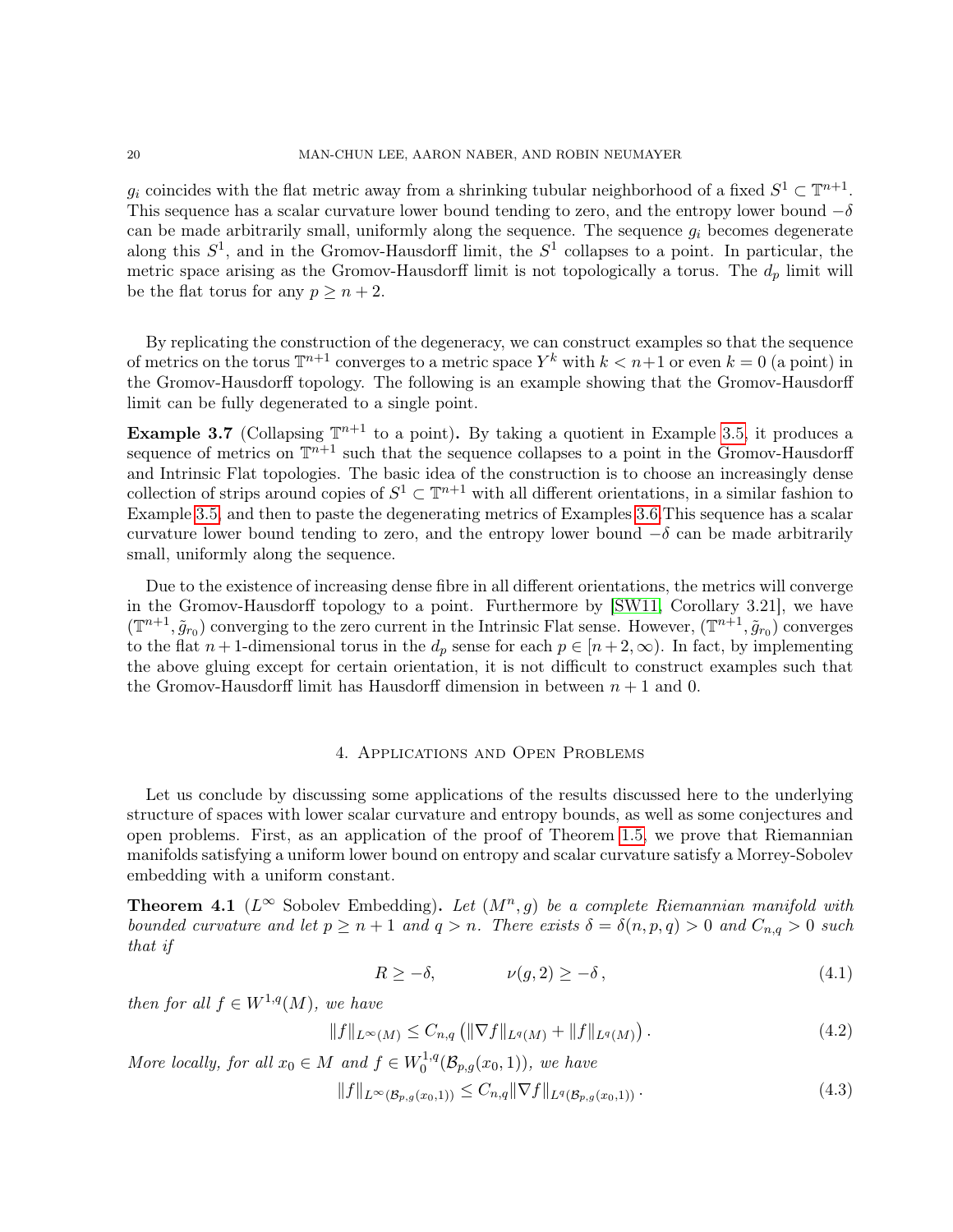In terms of the  $d_p$  distance we can upgrade this to a Hölder embedding: there exists  $\alpha = \alpha(n,q) \in$  $(0, 1)$ 

$$
|f(x) - f(y)| \le C_{n,q,p} d_p(x,y)^{\alpha} \|\nabla f\|_{L^q(\mathcal{B}_{p,q}(x_0,1))}
$$
\n(4.4)

for all  $x, y \in \mathcal{B}_{p,q}(x_0, 1)$ .

Remark 4.2. The examples of Section [3](#page-15-0) demonstrate that the Hölder embedding of [\(4.3\)](#page-19-2) cannot hold with the geodesic distance in place of the  $d_p$ -distance.

The proof of Theorem [1.5](#page-4-0) can also be applied to obtain an an a priori  $L<sup>q</sup>$  bound for the scalar curvature of closed Riemannian manifolds with lower bounds on scalar curvature and entropy, for  $q < 1$ :

<span id="page-20-0"></span>**Theorem 4.3** ( $L<sup>q</sup>$  scalar curvature estimates). Let  $(M<sup>n</sup>, g)$  be a closed Riemannian manifold and let  $\epsilon > 0$  and  $q \in (0,1)$  be fixed. There exists  $\delta = \delta(n,q,\epsilon) > 0$  such that if

$$
R \ge -\delta, \qquad \qquad \nu(g, 2) \ge -\delta \,, \tag{4.5}
$$

then we have

$$
\oint_{M} |R|^{q} \, d\text{vol}_{g} \leq \varepsilon \,. \tag{4.6}
$$

Motivated by Theorem [4.3,](#page-20-0) we expect that the scalar curvature satisfies a priori bounds in  $L^1$ .

**Conjecture 4.4.** Let  $(M^n, g)$  be a closed Riemannian manifold with  $R, \nu(g, 2) \geq -A$ , then there exists  $B(n, A) > 0$  such that

$$
\int_{M} |R| \, d\text{vol}_g \leq B \,. \tag{4.7}
$$

More generally one should expect a full structure theory to hold for spaces with lower bounds on scalar curvature and entropy, not just small lower bounds. The  $\varepsilon$ -regularity of this paper should play the usual role of controlling the regular set.

The examples of Section [3](#page-15-0) show that, in dimension  $n \geq 4$ , the distance functions of Riemannian manifolds with lower bounds on scalar curvature and entropy cannot be controlled in any meaningful way. It remains an open question whether similar examples exist in dimension 3, or alternatively, whether one strengthen the  $\varepsilon$ -regularity results of Theorem [1.5,](#page-4-0) known to be sharp for  $n \geq 4$ , in the case  $n = 3$ .

## Open Problem 4.5. Show one of the two following hold:

- (1) Build a sequence of metrics  $g_i$  on  $\mathbb{R}^3$  with  $R_i \geq -1/i$  and  $\nu(g_i, 2) \geq -1/i$  such that the metric space structures do not converge to Euclidean space in the Gromov-Hausdorff or Intrinsic Flat sense.
- (2) Strengthen Theorem 1.5 in the case  $n = 3$  so that the conclusion holds with respect to Gromov-Hausdorff or Intrinsic Flat convergence.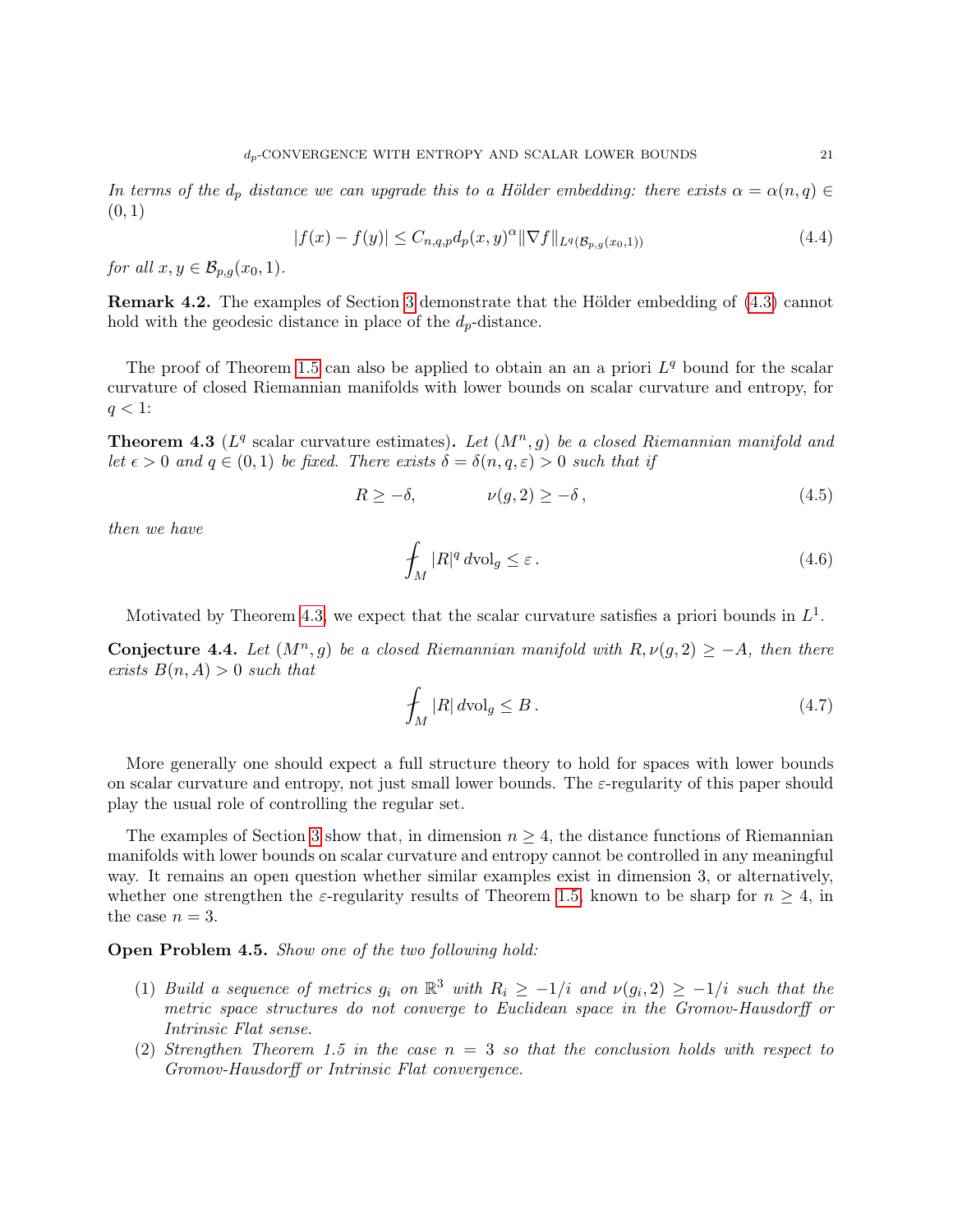4.1. **Acknowledgements.** M.-C. Lee was partially supported by the National Science Foundation under Grant No. DMS-1709894 and EPSRC grant number EP/T019824/1. R. Neumayer was partially supported by the National Science Foundation under Grant No. DMS-1901427, as well as Grant No. DMS-1502632 "RTG: Analysis on manifolds" at Northwestern University. Aaron Naber was partially supported by the National Science Foundation Grant No. DMS-1809011. We thank Brian Allen, Dan Lee, and Christina Sormani for helpful comments.

#### <span id="page-21-0"></span>**REFERENCES**

- <span id="page-21-15"></span>[AB50] L. Ahlfors and A. Beurling. Conformal invariants and function-theoretic null-sets. Acta Math., 83:101–129, 1950.
- <span id="page-21-7"></span>[AGS13] L. Ambrosio, N. Gigli, and G. Savare. Heat flow and calculus on metric measure spaces with Ricci curvature bounded below—the compact case. In Analysis and numerics of partial differential equations, volume 4 of Springer INdAM Ser., pages 63–115. Springer, Milan, 2013.
- <span id="page-21-21"></span>[AS19] B. Allen and C. Sormani. Contrasting various notions of convergence in geometric analysis. Pacific J. Math., 303(1):1–46, 2019.
- <span id="page-21-20"></span>[AS20] B. Allen and C. Sormani. Relating notions of convergence in geometric analysis. Nonlinear Anal., 200:111993, 33, 2020.
- <span id="page-21-8"></span>[BE84] D. Bakry and M. Émery. Hypercontractivité de semi-groupes de diffusion. C. R. Acad. Sci. Paris Sér. I Math., 299(15):775–778, 1984.
- <span id="page-21-1"></span>[Che67] J. Cheeger. Comparison and finiteness theorems for Riemannian manifolds. ProQuest LLC, Ann Arbor, MI, 1967. Thesis (Ph.D.)–Princeton University.
- <span id="page-21-2"></span>[Che70] J. Cheeger. Finiteness theorems for Riemannian manifolds. Amer. J. Math., 92:61–74, 1970.
- <span id="page-21-19"></span>[Che99] J. Cheeger. Differentiability of Lipschitz functions on metric measure spaces. Geom. Funct. Anal., 9(3):428– 517, 1999.
- <span id="page-21-16"></span>[Fug57] B. Fuglede. Extremal length and functional completion. Acta Math., 98:171–219, 1957.
- <span id="page-21-3"></span>[Gro07] M. Gromov. Metric structures for Riemannian and non-Riemannian spaces. Modern Birkhäuser Classics. Birkhäuser Boston, Inc., Boston, MA, english edition, 2007. Based on the 1981 French original, With appendices by M. Katz, P. Pansu and S. Semmes, Translated from the French by Sean Michael Bates.
- <span id="page-21-14"></span>[Haj03] P. Hajłasz. Sobolev spaces on metric-measure spaces. In Heat kernels and analysis on manifolds, graphs, and metric spaces (Paris, 2002), volume 338 of Contemp. Math., pages 173–218. Amer. Math. Soc., Providence, RI, 2003.
- <span id="page-21-17"></span>[HK98] J. Heinonen and P. Koskela. Quasiconformal maps in metric spaces with controlled geometry. Acta Math., 181(1):1–61, 1998.
- <span id="page-21-4"></span>[LNN] M.-C. Lee, A. Naber, and R. Neumayer.  $d_p$  Convergence and  $\epsilon$ -regularity theorems for entropy and scalar curvature lower bounds. arXiv preprint arXiv:2010.15663.
- <span id="page-21-10"></span>[LV09] J. Lott and C. Villani. Ricci curvature for metric-measure spaces via optimal transport. Ann. of Math. (2), 169(3):903–991, 2009.
- <span id="page-21-12"></span>[MT98] F. Mugelli and G. Talenti. Sobolev inequalities in 2-D hyperbolic space: a borderline case. J. Inequal. Appl., 2(3):195–228, 1998.
- <span id="page-21-11"></span>[Ngu18] V. H. Nguyen. The sharp Poincaré-Sobolev type inequalities in the hyperbolic spaces  $\mathbb{H}^n$ . J. Math. Anal. Appl., 462(2):1570–1584, 2018.
- <span id="page-21-13"></span>[Per02] G. Perelman. The entropy formula for the Ricci flow and its geometric applications. arXiv preprint math/0211159, 2002.
- <span id="page-21-18"></span>[Sha00] N. Shanmugalingam. Newtonian spaces: an extension of Sobolev spaces to metric measure spaces. Rev. Mat. Iberoamericana, 16(2):243–279, 2000.
- <span id="page-21-5"></span>[Sor17] C. Sormani. Scalar curvature and intrinsic flat convergence. In Measure theory in non-smooth spaces, Partial Differ. Equ. Meas. Theory, pages 288–338. De Gruyter Open, Warsaw, 2017.
- <span id="page-21-9"></span>[Stu05] K.-T. Sturm. Generalized Ricci bounds and convergence of metric measure spaces. C. R. Math. Acad. Sci. Paris, 340(3):235–238, 2005.
- <span id="page-21-6"></span>[SW11] C. Sormani and S. Wenger. The intrinsic flat distance between riemannian manifolds and integral current spaces. J. Differential Geom, 87(1):117–199, 2011.